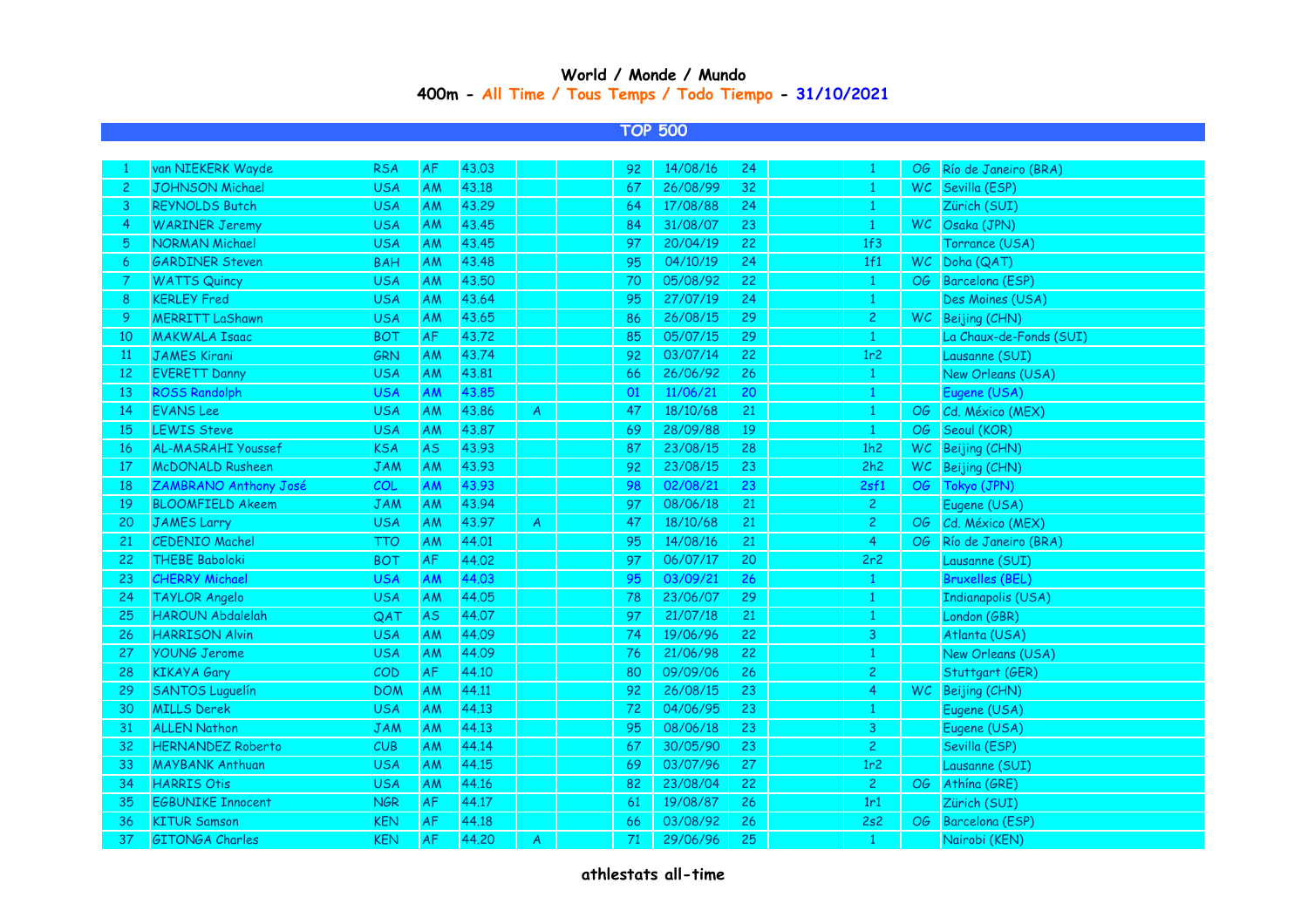| 38 | <b>MORRIS Ian</b>              | TTO        | AM        | 44.21 |                  |               | 61 | 03/08/92 | 31 |          | 3s2               | OG  | Barcelona (ESP)                  |
|----|--------------------------------|------------|-----------|-------|------------------|---------------|----|----------|----|----------|-------------------|-----|----------------------------------|
| 39 | PETTIGREW Antonio              | <b>USA</b> | AM        | 44.21 |                  |               | 67 | 26/05/99 | 32 |          | $\mathbf{1}$      |     | Nassau (BAH)                     |
| 40 | <b>KORIR Emmanuel Kipkurui</b> | <b>KEN</b> | AF        | 44.21 |                  |               | 95 | 23/06/18 | 23 |          | $\mathbf{1}$      |     | Nairobi (KEN)                    |
| 41 | <b>ROBERTS Gil</b>             | <b>USA</b> | AM        | 44.22 |                  |               | 89 | 24/06/17 | 28 |          | $\overline{c}$    |     | Sacramento (USA)                 |
| 42 | <b>MONTGOMERY Kahmari</b>      | <b>USA</b> | AM        | 44.23 |                  |               | 97 | 07/06/19 | 22 |          | $\mathbf{1}$      |     | Austin (USA)                     |
| 43 | <b>COLLETT Wayne</b>           | <b>USA</b> | AM        | 44.1  |                  | 44.80         | 49 | 09/07/72 | 23 | 07/09/72 | 1   2             |     | OG Eugene (USA)   München (GER)  |
| 44 | <b>McQUAY Tony</b>             | <b>USA</b> | AM        | 44.24 |                  |               | 90 | 02/07/16 | 26 |          | 1 <sub>s</sub> f1 |     | Eugene (USA)                     |
| 45 | SIBANDA Karabo                 | <b>BOT</b> | AF        | 44.25 |                  |               | 98 | 14/08/16 | 18 |          | $\sqrt{5}$        | OG  | Río de Janeiro (BRA)             |
| 46 | <b>TREVOR Stewart</b>          | <b>USA</b> | AM        | 44.25 |                  |               | 97 | 07/06/19 | 22 |          | $\overline{c}$    |     | Austin (USA)                     |
| 47 | <b>JUANTORENA Alberto</b>      | CUB        | AM        | 44.26 |                  |               | 50 | 29/07/76 | 26 |          | $\mathbf{1}$      | OG  | Montréal (CAN)                   |
| 48 | <b>BABERS Alonzo</b>           | <b>USA</b> | AM        | 44.27 |                  |               | 61 | 08/08/84 | 23 |          | $\mathbf{1}$      | OG  | Los Angeles (USA)                |
| 49 | <b>WILLIAMSON Darold</b>       | <b>USA</b> | AM        | 44.27 |                  |               | 83 | 10/06/05 | 22 |          | 1s1               |     | Sacramento (USA)                 |
| 50 | <b>VALMON Andrew</b>           | <b>USA</b> | AM        | 44.28 |                  |               | 65 | 19/06/93 | 28 |          | $\overline{4}$    |     | Eugene (USA)                     |
| 51 | <b>WASHINGTON Tyree</b>        | <b>USA</b> | AM        | 44.28 |                  |               | 76 | 12/05/01 | 25 |          | $\mathbf{1}$      |     | Eagle Rock (USA)                 |
| 52 | <b>BREW Derrick</b>            | <b>USA</b> | AM        | 44.29 |                  |               | 77 | 16/05/99 | 22 |          | $\mathbf{1}$      |     | Athens, GA (USA)                 |
| 53 | PARRELA Sanderlei              | <b>BRA</b> | AM        | 44.29 |                  |               | 74 | 26/08/99 | 25 |          | $\mathbf{2}$      |     | WC Sevilla (ESP)                 |
| 54 | <b>STROTHER Nathan</b>         | <b>USA</b> | AM        | 44.29 |                  |               | 95 | 27/07/19 | 24 |          | $\mathbf{3}$      |     | Des Moines (USA)                 |
| 55 | <b>TIACOH Gabriel</b>          | <b>CIV</b> | AF        | 44.30 |                  |               | 63 | 07/06/86 | 23 |          | $\mathbf{1}$      |     | Indianapolis (USA)               |
| 56 | <b>SMITH LaMont</b>            | <b>USA</b> | AM        | 44.30 |                  |               | 72 | 19/06/96 | 24 |          | $\overline{4}$    |     | Atlanta (USA)                    |
| 57 | <b>WILLIAMS Noah</b>           | <b>USA</b> | AM        | 44.30 |                  |               |    | 24/04/21 |    |          | 1f1               |     | Baton Rouge (USA)                |
| 58 | <b>CARDENAS Alejandro</b>      | <b>MEX</b> | AM        | 44.31 |                  |               | 74 | 26/08/99 | 25 |          | 3                 |     | WC Sevilla (ESP)                 |
| 59 | <b>BENJAMIN Rai</b>            | <b>USA</b> | AM        | 44.31 |                  |               | 97 | 20/04/19 | 22 |          | 2f3               |     | Torrance (USA)                   |
| 60 | <b>SCHÖNLEBE Thomas</b>        | GER        | <b>EU</b> | 44.33 |                  |               | 65 | 03/09/87 | 22 |          | $\mathbf{1}$      | WC. | Roma (ITA)                       |
| 61 | <b>SMITH John</b>              | <b>USA</b> | AM        | 44.2  |                  | y   A   44.60 | 50 | 26/06/71 | 21 | 01/08/71 | $1 \mid 1$        |     | Eugene (USA)   Cali (COL)        |
| 62 | <b>NEWHOUSE Fred</b>           | <b>USA</b> | AM        | 44.2  |                  | 44.40         | 48 | 07/07/72 | 24 | 29/07/76 | $1s1 \mid 2$      |     | OG Eugene (USA)   Montréal (CAN) |
| 63 | <b>HALL Darnell</b>            | <b>USA</b> | AM        | 44.34 |                  |               | 71 | 05/07/95 | 24 |          | $\mathbf{1}$      |     | Lausanne (SUI)                   |
| 64 | <b>ROCK Andrew</b>             | <b>USA</b> | ΑM        | 44.35 |                  |               | 82 | 12/08/05 | 23 |          | $\overline{c}$    |     | WC Helsinki (FIN)                |
| 65 | <b>THOMAS Iwan</b>             | GBR        | <b>EU</b> | 44.36 |                  |               | 74 | 13/07/97 | 23 |          | $\mathbf{1}$      |     | Birmingham (GBR)                 |
| 66 | <b>LENDORE</b> Deon            | TTO        | AM        | 44.36 |                  |               | 92 | 18/05/14 | 22 |          | $\mathbf{1}$      |     | Lexington (USA)                  |
| 67 | <b>KHAMIS Ali Khamis</b>       | <b>BRN</b> | <b>AS</b> | 44.36 |                  |               | 95 | 14/08/16 | 21 |          | $\overline{6}$    | OG  | Río de Janeiro (BRA)             |
| 68 | <b>BLACK Roger</b>             | GBR        | EU        | 44.37 |                  |               | 66 | 03/07/96 | 30 |          | 2r1               |     | Lausanne (SUI)                   |
| 69 | <b>KAMOGA Davis</b>            | <b>UGA</b> | AF        | 44.37 |                  |               | 68 | 05/08/97 | 29 |          | $\overline{c}$    |     | WC Athina (GRE)                  |
| 70 | <b>RICHARDSON Mark</b>         | GBR        | EU        | 44.37 |                  |               | 72 | 09/07/98 | 26 |          | $\mathbf{1}$      |     | Oslo (NOR)                       |
| 71 | <b>CLARK Darren</b>            | AUS        | OC.       | 44.38 |                  |               | 65 | 26/09/88 | 23 |          | 3s1               | OG  | Seoul (KOR)                      |
| 72 | <b>TAPLIN Bralon</b>           | GRN        | AM        | 44.38 |                  |               | 92 | 15/07/16 | 24 |          | 3                 |     | Monaco (MON)                     |
| 73 | <b>BROWN Christopher</b>       | <b>BAH</b> | AM        | 44.40 |                  |               | 78 | 06/06/08 | 30 |          | 2r1               |     | Oslo (NOR)                       |
| 74 | <b>GONZALES Jermaine</b>       | <b>JAM</b> | AM        | 44.40 |                  |               | 84 | 22/07/10 | 26 |          | $\mathbf{1}$      |     | Monaco (MON)                     |
| 75 | NORWOOD Vernon                 | <b>USA</b> | AM        | 44.40 |                  |               | 92 | 27/07/19 | 27 |          | $\overline{4}$    |     | Des Moines (USA)                 |
| 76 | <b>FREEMAN Ron</b>             | <b>USA</b> | AM        | 44.41 | A                |               | 47 | 18/10/68 | 21 |          | $\mathbf{3}$      | OG  | Cd. México (MEX)                 |
| 77 | <b>VERBURG David</b>           | <b>USA</b> | AM        | 44.41 |                  |               | 91 | 26/06/15 | 24 |          | 1sf1              |     | Eugene (USA)                     |
| 78 | <b>SAMBU Ezra</b>              | <b>KEN</b> | AF        | 44.43 | $\boldsymbol{A}$ |               | 78 | 26/07/03 | 25 |          | $\mathbf{1}$      |     | Nairobi (KEN)                    |
| 79 | <b>BORLÉE Jonathan</b>         | <b>BEL</b> | <b>EU</b> | 44.43 |                  |               | 88 | 04/08/12 | 24 |          | 1h3               | OG. | London (GBR)                     |
|    |                                |            |           |       |                  |               |    |          |    |          |                   |     |                                  |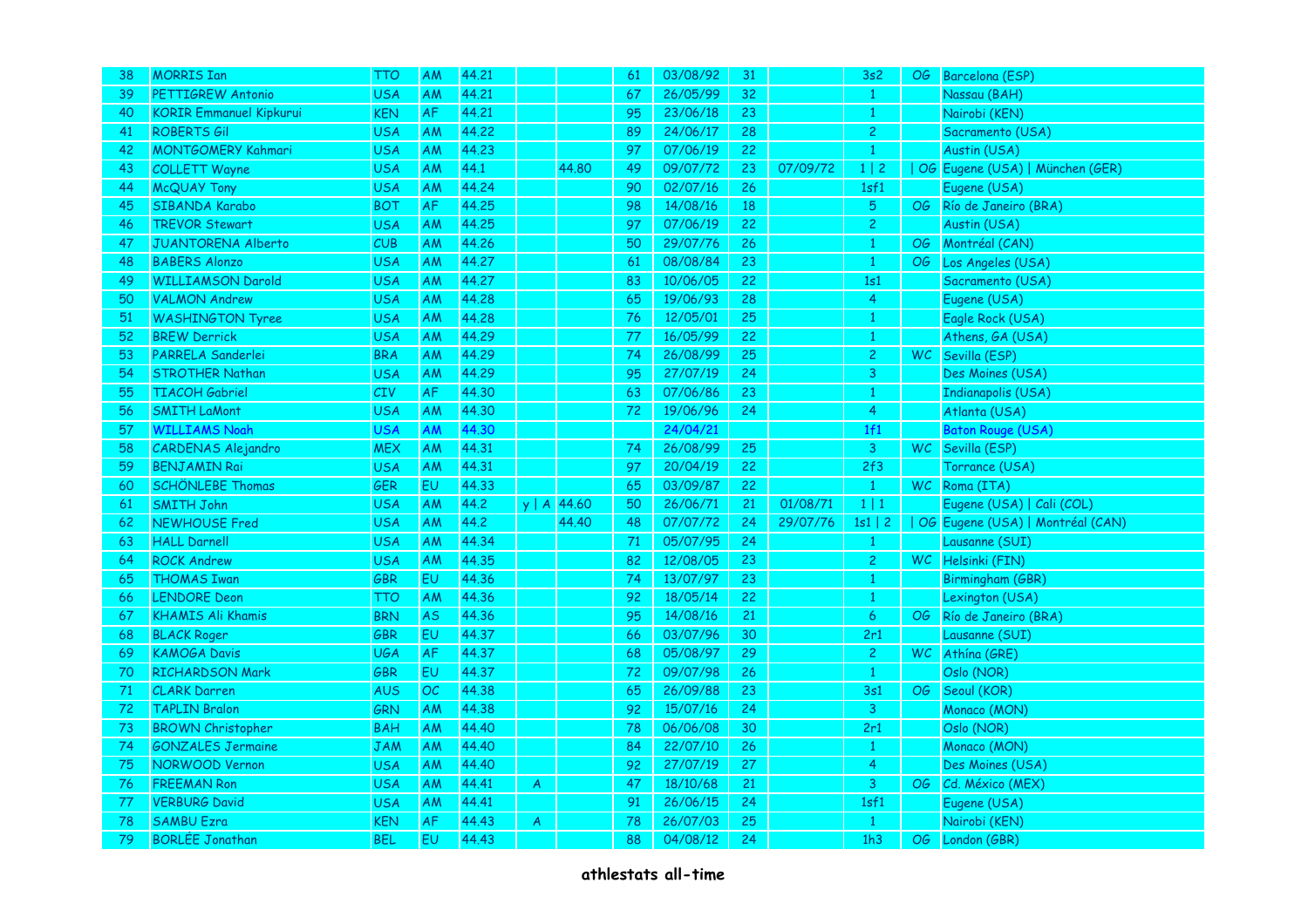| 80         | <b>DEDEWO Paul</b>          | <b>USA</b> | AM        | 44.43 |          |       | 91 | 21/07/18 | 27 |          | $\overline{c}$ | London (GBR)                              |
|------------|-----------------------------|------------|-----------|-------|----------|-------|----|----------|----|----------|----------------|-------------------------------------------|
| 81         | <b>CHRISTOPHER Tyler</b>    | CAN        | AM        | 44.44 |          |       | 83 | 12/08/05 | 22 |          | 3              | WC Helsinki (FIN)                         |
| 82         | <b>DEADMON Bryce</b>        | <b>USA</b> | AM        | 44.44 |          |       | 97 | 11/06/21 | 24 |          | $\overline{c}$ | Eugene (USA)                              |
| 83         | <b>RAY Ronnie</b>           | <b>USA</b> | AM        | 44.45 | A        |       | 54 | 18/10/75 | 21 |          | $\mathbf{1}$   | Cd. México (MEX)                          |
| 84         | <b>ROBINSON Darrell</b>     | <b>USA</b> | AM        | 44.45 |          |       | 63 | 17/05/86 | 23 |          | $\overline{c}$ | Westwood (USA)                            |
| 85         | <b>MONCUR Avard</b>         | <b>BAH</b> | AM        | 44.45 |          |       | 78 | 07/07/01 | 23 |          | $\mathbf{1}$   | Madrid (ESP)                              |
| 86         | <b>BYRD Leonard</b>         | <b>USA</b> | AM        | 44.45 |          |       | 75 | 05/05/02 | 27 |          | $\mathbf{1}$   | Belém (BRA)                               |
| 87         | <b>ROONEY Martyn</b>        | <b>GBR</b> | EU        | 44.45 |          |       | 87 | 23/08/15 | 28 |          | 4h2            | WC Beijing (CHN)                          |
| 88         | <b>DJHONE</b> Leslie        | <b>FRA</b> | EU        | 44.46 |          |       | 81 | 29/08/07 | 26 |          | 2s3            | WC Osaka (JPN)                            |
| 89         | <b>GAYE</b> Demish          | <b>JAM</b> | AM        | 44.46 |          |       | 93 | 04/10/19 | 26 |          | 4f             | WC Doha (QAT)                             |
| 90         | <b>FRANKS Michael</b>       | <b>USA</b> | <b>AM</b> | 44.47 |          |       | 63 | 05/10/85 | 22 |          | $\mathbf{1}$   | Canberra (AUS)                            |
| 91         | <b>GRINDLEY David</b>       | GBR        | EU        | 44.47 |          |       | 72 | 03/08/92 | 20 |          | 4s2            | OG Barcelona (ESP)                        |
| 92         | <b>FRANCIQUE Alleyne</b>    | <b>GRN</b> | AM        | 44.47 |          |       | 76 | 08/05/04 | 28 |          | $\mathbf{1}$   | Osaka (JPN)                               |
| 93         | <b>LONDON Wilbert</b>       | <b>USA</b> | <b>AM</b> | 44.47 |          |       | 97 | 24/06/17 | 20 |          | 3              | Sacramento (USA)                          |
| 94         | <b>HALEY Roddie</b>         | <b>USA</b> | AM        | 44.48 |          |       | 65 | 18/05/86 | 21 |          | $\,1\,$        | Houston (USA)                             |
| 95         | <b>CLEMENT Kerron</b>       | <b>USA</b> | AM        | 44.48 |          |       | 85 | 07/08/07 | 22 |          | 2r1            | Stockholm (SWE)                           |
| 96         | <b>HUDSON-SMITH Matthew</b> | GBR        | EU        | 44.48 |          |       | 94 | 13/08/16 | 22 |          | 2sf4           | OG Río de Janeiro (BRA)                   |
| 97         | <b>BONEVACIA Liemarvin</b>  | <b>NED</b> | EU        | 44.48 |          |       | 89 | 21/08/21 | 32 |          | $\mathbf{1}$   | Bern (SUI)                                |
| 98         | <b>MARTIN Roxbert</b>       | <b>JAM</b> | AM        | 44.49 |          |       | 69 | 21/06/97 | 28 |          | $\mathbf{1}$   | Kingston (JAM)                            |
| 99         | <b>SKAMRAHL Erwin</b>       | <b>GER</b> | <b>EU</b> | 44.50 |          |       | 58 | 26/07/83 | 25 |          | 1r1            | München (GER)                             |
| 100        | <b>REDMOND Derek</b>        | GBR        | EU        | 44.50 |          |       | 65 | 01/09/87 | 22 |          | 1s2            | WC Roma (ITA)                             |
| 101        | <b>CAMERON Bertland</b>     | <b>JAM</b> | AM        | 44.50 |          |       | 59 | 26/09/88 | 29 |          | 4s1            | OG Seoul (KOR)                            |
| 102        | <b>FRANCIS Javon</b>        | <b>JAM</b> | AM        | 44.50 |          |       | 94 | 13/06/15 | 21 |          | $\mathbf{1}$   | Kingston (JAM)                            |
| 103        | <b>NELLUM Bryshon</b>       | <b>USA</b> | AM        | 44.50 |          |       | 89 | 24/06/17 | 28 |          | $\overline{4}$ | Sacramento (USA)                          |
| 104        | <b>DAVIS Jerome</b>         | <b>USA</b> | <b>AM</b> | 44.51 |          |       | 77 | 24/08/99 | 22 |          | 1s1            | WC Sevilla (ESP)                          |
| 105        | <b>GORDON Lalonde</b>       | <b>TTO</b> | AM        | 44.52 |          |       | 88 | 06/08/12 | 24 |          | 3              | OG London (GBR)                           |
| 106        | <b>STEWART Trevor</b>       | <b>USA</b> | AM        | 44.52 |          |       | 97 | 30/04/21 | 24 |          | 1f1            | Jacksonville (USA)                        |
| 107        | <b>CARTER Xavier</b>        | <b>USA</b> | <b>AM</b> | 44.53 |          |       | 85 | 10/06/06 | 21 |          | $\mathbf{1}$   | Sacramento (USA)                          |
| 108        | QUOW Renny                  | <b>TTO</b> | AM        | 44.53 |          |       | 87 | 19/08/09 | 22 |          | 2sf2           | WC Berlin (GER)                           |
| 109        | <b>HALL Quincy</b>          | <b>USA</b> | AM        | 44.53 |          |       | 98 | 13/04/19 | 21 |          | 1f1            | Columbia (USA)                            |
| 110        | <b>MATTHEWS Vince</b>       | <b>USA</b> | AM        | 44.4  | $A \mid$ | 44.66 | 47 | 31/08/68 | 21 | 07/09/72 | $1 \mid 1$     | OG South Lake Tahoe (USA)   München (GER) |
| 111        | <b>CHAMBERS Ricardo</b>     | <b>JAM</b> | AM        | 44.54 |          |       | 84 | 22/07/10 | 26 |          | $\overline{2}$ | Monaco (MON)                              |
| 112        | <b>YOUSIF Rabah</b>         | <b>GBR</b> | EU        | 44.54 |          |       | 86 | 24/08/15 | 29 |          | 3sf2           | WC Beijing (CHN)                          |
| 113        | <b>ST. HILLAIRE Dwight</b>  | тто        | AM        | 44.55 |          |       | 97 | 25/05/18 | 21 |          | 1qf1           | Tampa (USA)                               |
| 114        | <b>AL-MALKY Mohamed</b>     | <b>OMA</b> | AS        | 44.56 |          |       | 62 | 12/08/88 | 26 |          | $\mathbf{1}$   | Budapest (HUN)                            |
| 115        | <b>HAUGHTON Gregory</b>     | <b>JAM</b> | AM        | 44.56 |          |       | 73 | 09/08/95 | 22 |          | $\mathsf{3}$   | WC Göteborg (SWE)                         |
| <b>116</b> | <b>BENJAMIN Timothy</b>     | GBR        | EU        | 44.56 |          |       | 82 | 09/09/05 | 23 |          | $\overline{2}$ | Monaco (MON)                              |
| 117        | <b>WISSMAN Johan</b>        | <b>SWE</b> | EU        | 44.56 |          |       | 82 | 29/08/07 | 25 |          | 2s1            | WC Osaka (JPN)                            |
| 118        | <b>BORLÉE Kévin</b>         | <b>BEL</b> | EU        | 44.56 |          |       | 88 | 16/06/12 | 24 |          | 1h1            | <b>Bruxelles (BEL)</b>                    |
| 119        | <b>BAULCH Jamie</b>         | GBR        | EU        | 44.57 |          |       | 73 | 03/07/96 | 23 |          | 3r1            | Lausanne (SUI)                            |
| 120        | <b>STEELE Adam</b>          | <b>USA</b> | AM        | 44.57 |          |       | 80 | 14/06/03 | 23 |          | $\mathbf{1}$   | Sacramento (USA)                          |
| 121        | <b>DELICE Patrick</b>       | <b>TTO</b> | AM        | 44.58 |          |       | 67 | 29/05/93 | 26 |          | -1             | Abilene (USA)                             |
|            |                             |            |           |       |          |       |    |          |    |          |                |                                           |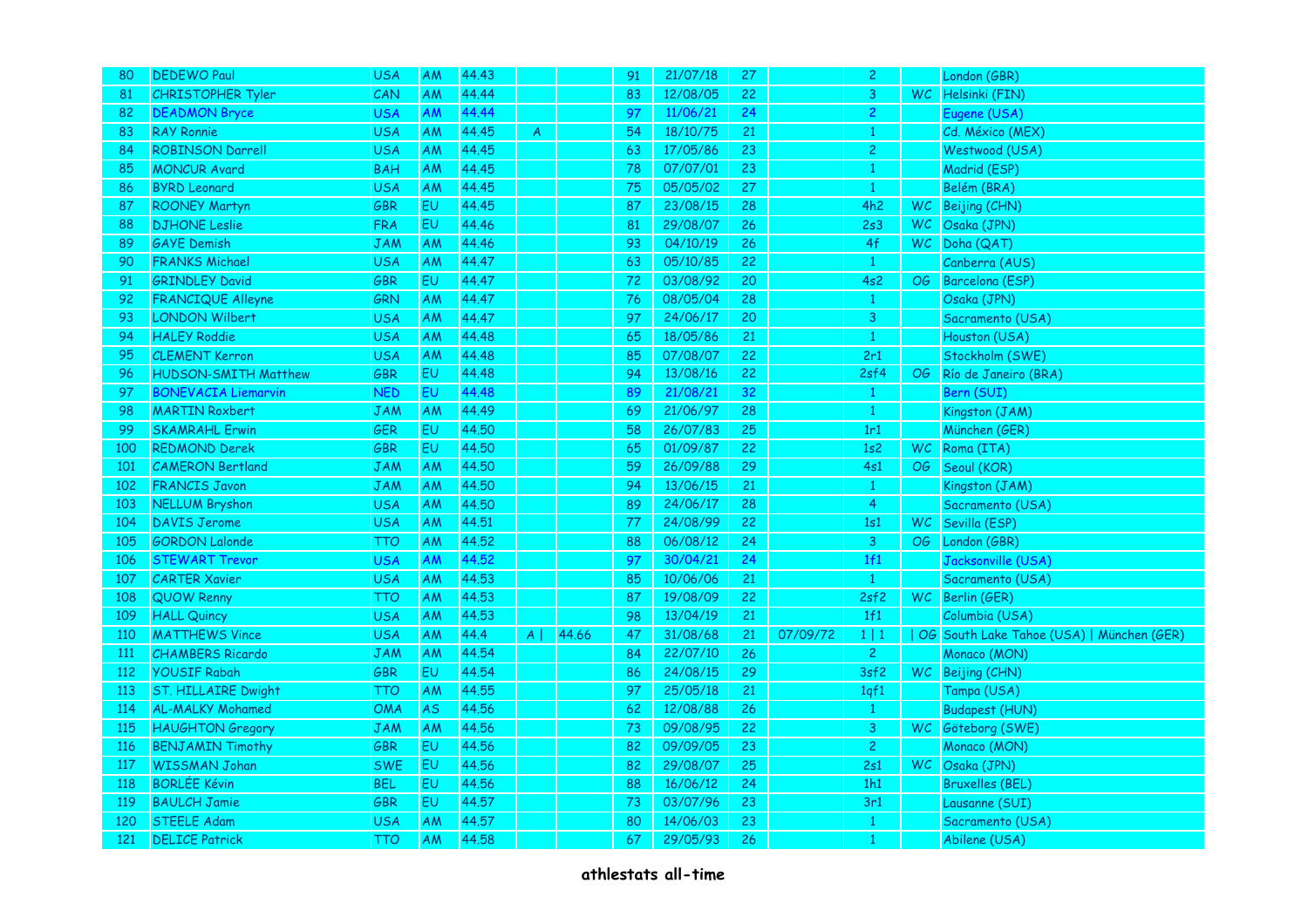| 122        | <b>POTTER Mitch</b>          | <b>USA</b> | AM        | 44.58 |                  |                       | 80     | 14/06/03 | 23 |          | 3               |      | Sacramento (USA)                   |
|------------|------------------------------|------------|-----------|-------|------------------|-----------------------|--------|----------|----|----------|-----------------|------|------------------------------------|
| 123        | <b>BANDA Lewis</b>           | ZIM        | AF        | 44.58 |                  |                       | 82     | 15/05/04 | 21 |          | $\mathbf{1}$    |      | Tucson (USA)                       |
| 124        | <b>PESELA Anthony</b>        | <b>BOT</b> | AF        | 44.58 | $\boldsymbol{A}$ |                       | 02     | 21/08/21 | 19 |          | 1f1             |      | Nairobi (KEN)                      |
| 125        | <b>PIERRE Raymond</b>        | <b>USA</b> | <b>AM</b> | 44.59 | A                |                       | 67     | 03/06/89 | 22 |          | $\mathbf{1}$    |      | Provo (USA)                        |
| 126        | <b>EVERETT Mark</b>          | <b>USA</b> | <b>AM</b> | 44.59 |                  |                       | 68     | 27/06/91 | 23 |          | $\mathbf{1}$    |      | Helsinki (FIN)                     |
| 127        | <b>MALHERBE Arnaud</b>       | <b>RSA</b> | AF        | 44.59 | $\boldsymbol{A}$ |                       | 72     | 19/03/99 | 27 |          | $\overline{c}$  |      | Roodepoort (RSA)                   |
| 128        | <b>MOKGANYETSI Hendrik</b>   | <b>RSA</b> | AF        | 44.59 |                  |                       | 75     | 09/09/00 | 25 |          | $\overline{c}$  |      | Yokohama (JPN)                     |
| 129        | <b>MARKIN Viktor</b>         | <b>RUS</b> | EU        | 44.60 |                  |                       | 57     | 30/07/80 | 23 |          | $\mathbf{1}$    |      | OG Moskva (RUS)                    |
| 130        | <b>BLACKWOOD Michael</b>     | JAM        | <b>AM</b> | 44.60 |                  |                       | 76     | 20/09/02 | 26 |          | $\mathbf{1}$    |      | Madrid (ESP)                       |
| 131        | <b>BRENES Nery</b>           | CRC        | AM        | 44.60 |                  |                       | 85     | 23/06/16 | 31 |          | 1r <sub>2</sub> |      | Madrid (ESP)                       |
| 132        | SAMBA Abderrahman            | QAT        | <b>AS</b> | 44.60 | $\boldsymbol{A}$ |                       | 95     | 09/04/19 | 24 |          | 1f1             |      | Pretoria (RSA)                     |
| 133        | <b>ROBINZINE Kevin</b>       | <b>USA</b> | <b>AM</b> | 44.61 |                  |                       | 66     | 20/07/88 | 22 |          | $\overline{4}$  |      | <b>Indianapolis (USA)</b>          |
| 134        | <b>TILLAKARATNE Sugath</b>   | SRI        | AS.       | 44.61 |                  |                       | 73     | 20/07/98 | 25 |          | $\mathbf{1}$    |      | Fukuoka (JPN)                      |
| 135        | <b>NEVILLE David</b>         | <b>USA</b> | AM        | 44.61 |                  |                       | 84     | 03/07/08 | 24 |          | 3               |      | Eugene (USA)                       |
| 136        | NIXON Greg                   | <b>USA</b> | AM        | 44.61 |                  |                       | 81     | 26/06/10 | 29 |          | $\mathbf{1}$    |      | Des Moines (USA)                   |
| 137        | <b>GODWIN Elija</b>          | <b>USA</b> | AM        | 44.61 |                  |                       | 99     | 15/05/21 | 22 |          | $\mathbf{3}$    |      | <b>College Station (USA)</b>       |
| 138        | <b>CZUBAK Tomasz</b>         | <b>POL</b> | EU        | 44.62 |                  |                       | 73     | 24/08/99 | 26 |          | 6s1             |      | WC Sevilla (ESP)                   |
| 139        | <b>BAIN Andretti</b>         | <b>BAH</b> | <b>AM</b> | 44.62 |                  |                       | 85     | 14/06/08 | 23 |          | $\mathbf{1}$    |      | Des Moines (USA)                   |
| 140        | <b>BADA Sunday</b>           | <b>NGR</b> | AF        | 44.63 |                  |                       | 69     | 16/08/93 | 24 |          | 3s2             |      | WC Stuttgart (GER)                 |
| 141        | <b>WILLIE Kelly</b>          | <b>USA</b> | AM        | 44.63 |                  |                       | 82     | 11/07/04 | 22 |          | 1q2             |      | Sacramento (USA)                   |
| 142        | <b>LARRY Lionel</b>          | <b>USA</b> | AM        | 44.63 |                  |                       | 86     | 14/06/08 | 22 |          | $\overline{c}$  |      | Des Moines (USA)                   |
| 143        | <b>JONES Jonathan</b>        | <b>BAR</b> | AM        | 44.63 |                  |                       | 99     | 21/07/19 | 20 |          | $\overline{2}$  |      | London (GBR)                       |
| 144        | <b>SMITH Tommie</b>          | <b>USA</b> | AM        | 44.5  |                  | 45.25                 | 44     | 20/05/67 | 23 | 20/08/66 | $1 \mid 1$      |      | San Jose (USA)   London (GBR)      |
| 145        | <b>OCHIENG Kennedy</b>       | <b>KEN</b> | <b>AF</b> | 44.5  |                  | $A \mid A \mid 44.77$ | $71\,$ | 03/07/93 | 22 | 16/09/99 | $1 \mid 1$      |      | Nairobi (KEN)   Johannesburg (RSA) |
| 146        | <b>McDONALD Michael</b>      | JAM        | AM        | 44.64 | $\overline{A}$   |                       | 75     | 09/06/96 | 21 |          | $\mathbf{1}$    |      | Cd. México (MEX)                   |
| 147        | <b>HARRISON Calvin *</b>     | <b>USA</b> | AM        | 44.64 |                  |                       | 74     | 08/09/00 | 26 |          | 2r1             |      | <b>Brisbane (AUS)</b>              |
| 148        | <b>SIMPSON Brandon</b>       | <b>BRN</b> | AS.       | 44.64 |                  |                       | 81     | 27/08/06 | 25 |          | $\overline{c}$  |      | Rieti (ITA)                        |
| 149        | <b>CHUKWU Clément</b>        | <b>NGR</b> | AF        | 44.65 |                  |                       | 73     | 20/08/98 | 25 |          | $\mathbf{1}$    |      | Dakar (SEN)                        |
| 150        | la GRANGE Marcus             | <b>RSA</b> | AF        | 44.65 | $\boldsymbol{A}$ |                       | 77     | 12/04/02 | 25 |          | 1r1             |      | Pretoria (RSA)                     |
| 151        | <b>BARTHOLOMEW Rondell</b>   | GRN        | AM        | 44.65 |                  |                       | 90     | 02/04/11 | 21 |          | 1r1             |      | Lubbock (USA)                      |
| 152        | <b>KEMP Tyrone</b>           | <b>USA</b> | AM        | 44.66 |                  |                       | 69     | 08/04/89 | 20 |          | $\mathbf{1}$    |      | Gainesville (USA)                  |
| 153        | LADEJO Du'aine               | <b>GBR</b> | <b>EU</b> | 44.66 |                  |                       | 71     | 16/06/96 | 25 |          | $\overline{2}$  |      | Birmingham (GBR)                   |
| 154        | <b>MUFTAH Ibrahim Ismail</b> | QAT        | <b>AS</b> | 44.66 |                  |                       | 72     | 30/08/00 | 28 |          | $\mathbf{1}$    |      | Jakarta (INA)                      |
| 155        | AL-BISHI Hamdan Obah         | <b>KSA</b> | AS        | 44.66 |                  |                       | 81     | 20/10/00 | 19 |          | $\mathbf{1}$    |      | Santiago de Chile (CHI)            |
| 156        | <b>SCHULTZ Ingo</b>          | GER        | EU        | 44.66 |                  |                       | 75     | 05/08/01 | 26 |          | 1s3             |      | WC Edmonton (CAN)                  |
| 157        | <b>MILLS Curtis</b>          | <b>USA</b> | AM        | 44.67 | <sup>y</sup>     |                       | 48     | 21/06/69 | 21 |          | $\mathbf{1}$    |      | Knoxville (USA)                    |
| 158        | <b>CAMPBELL Milton</b>       | <b>USA</b> | AM        | 44.67 |                  |                       | 76     | 13/07/97 | 21 |          | 1r1             |      | Stuttgart (GER)                    |
| 159        | <b>NIX Sunder</b>            | <b>USA</b> | AM        | 44.68 |                  |                       | 61     | 24/07/82 | 21 |          | $\mathbf{1}$    |      | <b>Indianapolis (USA)</b>          |
| <b>160</b> | <b>WARISO Solomon</b>        | <b>GBR</b> | <b>EU</b> | 44.68 |                  |                       | 66     | 26/07/98 | 32 |          | $\overline{3}$  |      | Birmingham (GBR)                   |
| 161        | <b>McKAY Antonio</b>         | <b>USA</b> | AM        | 44.69 |                  |                       | 64     | 13/08/86 | 22 |          | $4=$            |      | Zürich (SUI)                       |
| 162        | <b>MILAZAR Eric</b>          | <b>MRI</b> | AF        | 44.69 |                  |                       | 75     | 07/07/01 | 26 |          | $\overline{c}$  |      | Madrid (ESP)                       |
| 163        | <b>MATTHEWS Peter</b>        | <b>JAM</b> | <b>AM</b> | 44.69 |                  |                       | 89     | 23/08/15 | 26 |          | 4h1             | WC . | Beijing (CHN)                      |
|            |                              |            |           |       |                  |                       |        |          |    |          |                 |      |                                    |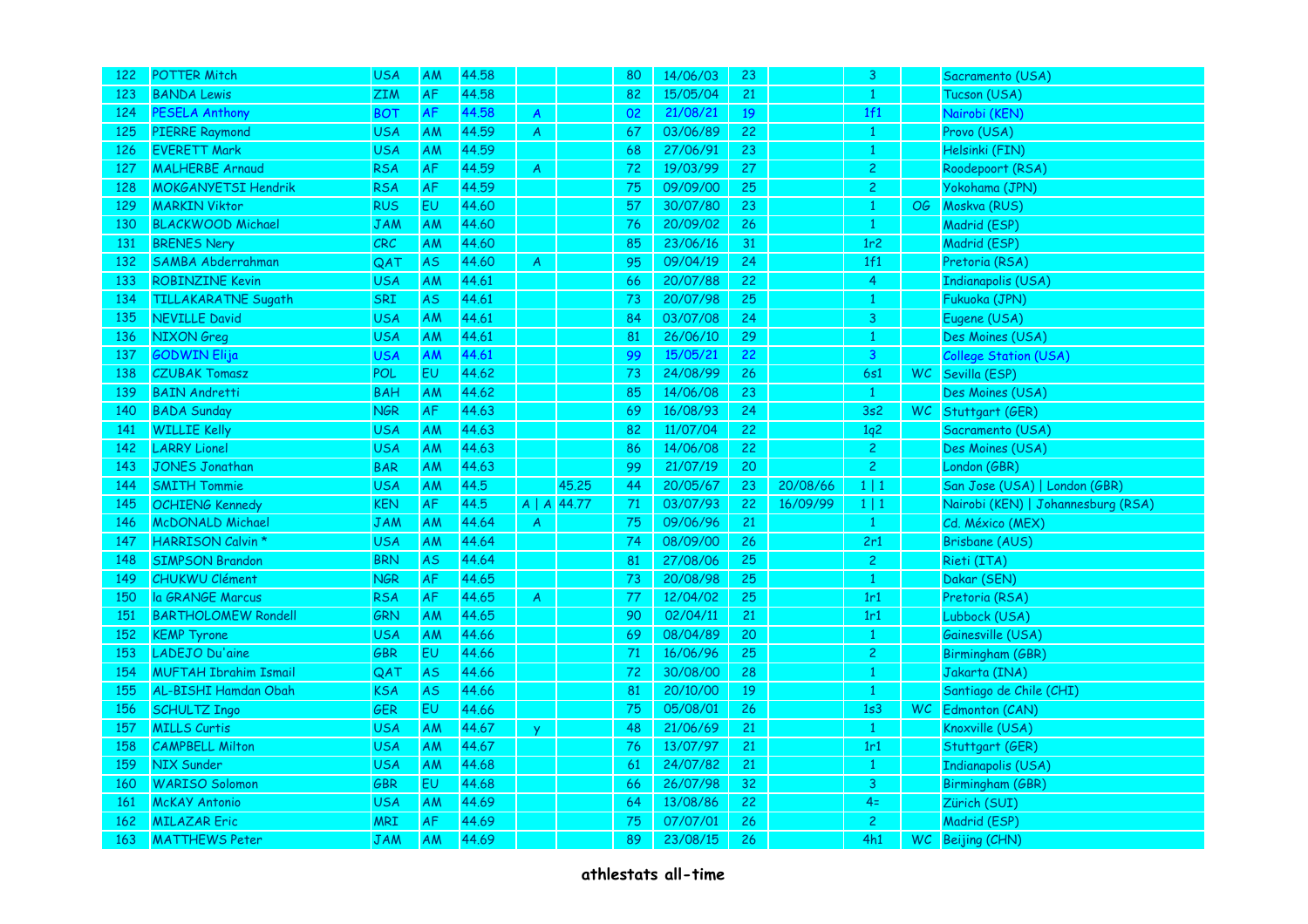| 164 | HORTELANO-ROIG Bruno          | <b>ESP</b> | EU        | 44.69 |                         | 91 | 22/06/18 | 27 <sub>2</sub> | 2f1             |           | Madrid (ESP)            |
|-----|-------------------------------|------------|-----------|-------|-------------------------|----|----------|-----------------|-----------------|-----------|-------------------------|
| 165 | <b>HONZ Karl</b>              | GER        | EU        | 44.70 |                         | 51 | 21/07/72 | 21              | $\mathbf{1}$    |           | München (GER)           |
| 166 | <b>WILEY Cliff</b>            | <b>USA</b> | AM        | 44.70 |                         | 55 | 21/06/81 | 26              | $\overline{1}$  |           | Sacramento (USA)        |
| 167 | <b>SIMON Tim</b>              | <b>USA</b> | AM        | 44.70 |                         | 66 | 15/06/90 | 24              | 1h2             |           | Norwalk (USA)           |
| 168 | <b>BETTERS LeJerald</b>       | <b>USA</b> | AM        | 44.70 |                         | 88 | 08/07/10 | 22              | $\overline{2}$  |           | Lausanne (SUI)          |
| 169 | <b>RICHARD Tyrell</b>         | <b>USA</b> | AM        | 44.70 |                         | 97 | 06/06/18 | 21              | 2sf1            |           | Eugene (USA)            |
| 170 | <b>PHILLIPS Andre</b>         | <b>USA</b> | AM        | 44.71 |                         | 59 | 17/05/86 | 27              | $\mathbf{3}$    |           | Westwood (USA)          |
| 171 | <b>MURPHY Miles</b>           | <b>AUS</b> | OC        | 44.71 |                         | 67 | 26/03/88 | 21              | $\mathbf{1}$    |           | Perth (AUS)             |
| 172 | <b>BLOCKBURGER Johnnie</b>    | <b>USA</b> | AM        | 44.71 |                         | 02 | 10/04/21 | 19              | $\mathbf{1}$    |           | Tucson (USA)            |
| 173 | <b>WEBER Hartmut</b>          | GER        | EU        | 44.72 |                         | 60 | 09/09/82 | 22              | $\mathbf{1}$    |           | Athína (GRE)            |
| 174 | <b>COUTS Brandon</b>          | <b>USA</b> | AM        | 44.72 |                         | 79 | 21/05/00 | 21              | $\overline{c}$  |           | Columbia (USA)          |
| 175 | <b>HARRIS Jerry</b>           | <b>USA</b> | AM        | 44.72 |                         | 81 | 27/07/04 | 23              | 1r <sub>2</sub> |           | Stockholm (SWE)         |
| 176 | <b>SMITH Willie</b>           | <b>USA</b> | <b>AM</b> | 44.73 |                         | 56 | 15/04/78 | 22              | $\mathbf{1}$    |           | Tuscaloosa (USA)        |
| 177 | <b>ROLLE James</b>            | <b>USA</b> | AM        | 44.73 | A                       | 64 | 02/07/83 | 19              | $\mathbf{1}$    |           | Colorado Springs (USA)  |
| 178 | <b>KITUR David</b>            | <b>KEN</b> | AF        | 44.73 |                         | 62 | 01/09/87 | 25              | 3s2             | <b>WC</b> | Roma (ITA)              |
| 179 | <b>McINTOSH Troy</b>          | <b>BAH</b> | AM        | 44.73 | $\overline{\mathsf{A}}$ | 73 | 09/06/96 | 23              | $\overline{2}$  |           | Cd. México (MEX)        |
| 180 | <b>DWYER Patrick</b>          | <b>AUS</b> | OC        | 44.73 | $\mathsf{A}$            | 77 | 24/03/00 | 23              | $\mathbf{1}$    |           | Pretoria (RSA)          |
| 181 | <b>STEFFENSEN John</b>        | <b>AUS</b> | OC        | 44.73 |                         | 82 | 22/03/06 | 24              | $\mathbf{1}$    |           | Melbourne (AUS)         |
| 182 | <b>WILLIAMS LaToy</b>         | <b>BAH</b> | AM        | 44.73 |                         | 88 | 23/05/09 | 21              | $\mathbf{1}$    |           | Hutchinson (USA)        |
| 183 | <b>HUSILLOS Óscar</b>         | <b>ESP</b> | EU        | 44.73 |                         | 93 | 22/06/18 | 25              | 3f1             |           | Madrid (ESP)            |
| 184 | <b>BEDNAREK Kenneth</b>       | <b>USA</b> | AM        | 44.73 | $\boldsymbol{A}$        | 98 | 18/05/19 | 21              | $\mathbf{1}$    |           | Hobbs (USA)             |
| 185 | <b>PLUMMER Adolph</b>         | <b>USA</b> | AM        | 44.6  | <b>y</b>                | 38 | 25/05/63 | 25              | $\,1\,$         |           | Tempe (USA)             |
| 186 | <b>RAMSEY Marlon</b>          | <b>USA</b> | AM        | 44.74 |                         | 74 | 03/06/95 | 21              | $\overline{c}$  |           | Knoxville (USA)         |
| 187 | <b>HOWARD Raoul</b>           | <b>USA</b> | AM        | 44.74 |                         | 74 | 18/05/96 | 22              | $\mathbf{1}$    |           | Lubbock (USA)           |
| 188 | <b>BINGHAM Michael</b>        | GBR        | EU        | 44.74 |                         | 86 | 19/08/09 | 23              | 2sf1            | WC.       | Berlin (GER)            |
| 189 | <b>DANIEL Clarence</b>        | <b>USA</b> | AM        | 44.75 |                         | 61 | 17/07/88 | 27              | 1q <sub>4</sub> |           | Indianapolis (USA)      |
| 190 | <b>MINOR Deon</b>             | <b>USA</b> | AM        | 44.75 |                         | 73 | 05/06/92 | 19              | 1s1             |           | Austin (USA)            |
| 191 | van OUDTSHOORN Jopie          | <b>RSA</b> | AF        | 44.75 | A                       | 76 | 07/04/99 | 23              | $\mathbf{1}$    |           | Germiston (RSA)         |
| 192 | <b>ASHLEY Jamel</b>           | <b>USA</b> | AM        | 44.75 |                         | 79 | 11/06/05 | 26              | $\overline{c}$  |           | Sacramento (USA)        |
| 193 | <b>BERRY Michael</b>          | <b>USA</b> | AM        | 44.75 |                         | 91 | 08/06/12 | 21              | $\overline{c}$  |           | Des Moines (USA)        |
| 194 | <b>KISHOYIAN Alphas Leken</b> | <b>KEN</b> | AF        | 44.75 | A                       | 94 | 11/07/15 | 21              | $\mathbf{1}$    |           | Nairobi (KEN)           |
| 195 | <b>EL-KASHIEF Hassan</b>      | SUD        | AF        | 44.76 | A                       | 56 | 03/06/82 | 26              | 1h4             |           | Provo (USA)             |
| 196 | McCOY Walter                  | <b>USA</b> | AM        | 44.76 |                         | 58 | 22/08/84 | 26              | $\overline{2}$  |           | Zürich (SUI)            |
| 197 | <b>STEVENS Felix</b>          | CUB        | AM        | 44.77 |                         | 64 | 21/02/86 | 22              | $\mathbf{1}$    |           | Santiago de Cuba (CUB)  |
| 198 | <b>LITTLE Kevin</b>           | <b>USA</b> | AM        | 44.77 |                         | 68 | 21/04/96 | 28              | 1r1             |           | Walnut (USA)            |
| 199 | <b>ROUSER Jason</b>           | <b>USA</b> | AM        | 44.77 |                         | 70 | 17/06/96 | 26              | 4s2             |           | Atlanta (USA)           |
| 200 | SPENCE Lansford               | JAM        | AM        | 44.77 |                         | 82 | 26/06/05 | 23              | $\mathbf{1}$    |           | Kingston (JAM)          |
| 201 | <b>HENRY Tabarie</b>          | <b>ISV</b> | AM        | 44.77 |                         | 87 | 23/05/09 | 22              | $\overline{c}$  |           | Hutchinson (USA)        |
| 202 | <b>GILLICK David</b>          | IRL        | EU        | 44.77 |                         | 83 | 04/07/09 | 26              | $\mathbf{1}$    |           | Madrid (ESP)            |
| 203 | <b>PINDER Demetrius</b>       | <b>BAH</b> | AM        | 44.77 |                         | 89 | 23/06/12 | 23              | 1r1             |           | Nassau (BAH)            |
| 204 | <b>RE Davide</b>              | <b>ITA</b> | EU        | 44.77 |                         | 93 | 30/06/19 | 26              | 2f1             |           | La Chaux-de-Fonds (SUI) |
| 205 | <b>TAKANO Susumu</b>          | <b>JPN</b> | <b>AS</b> | 44.78 |                         | 61 | 16/06/91 | 30              | $\mathbf{1}$    |           | Tokyo (JPN)             |
|     |                               |            |           |       |                         |    |          |                 |                 |           |                         |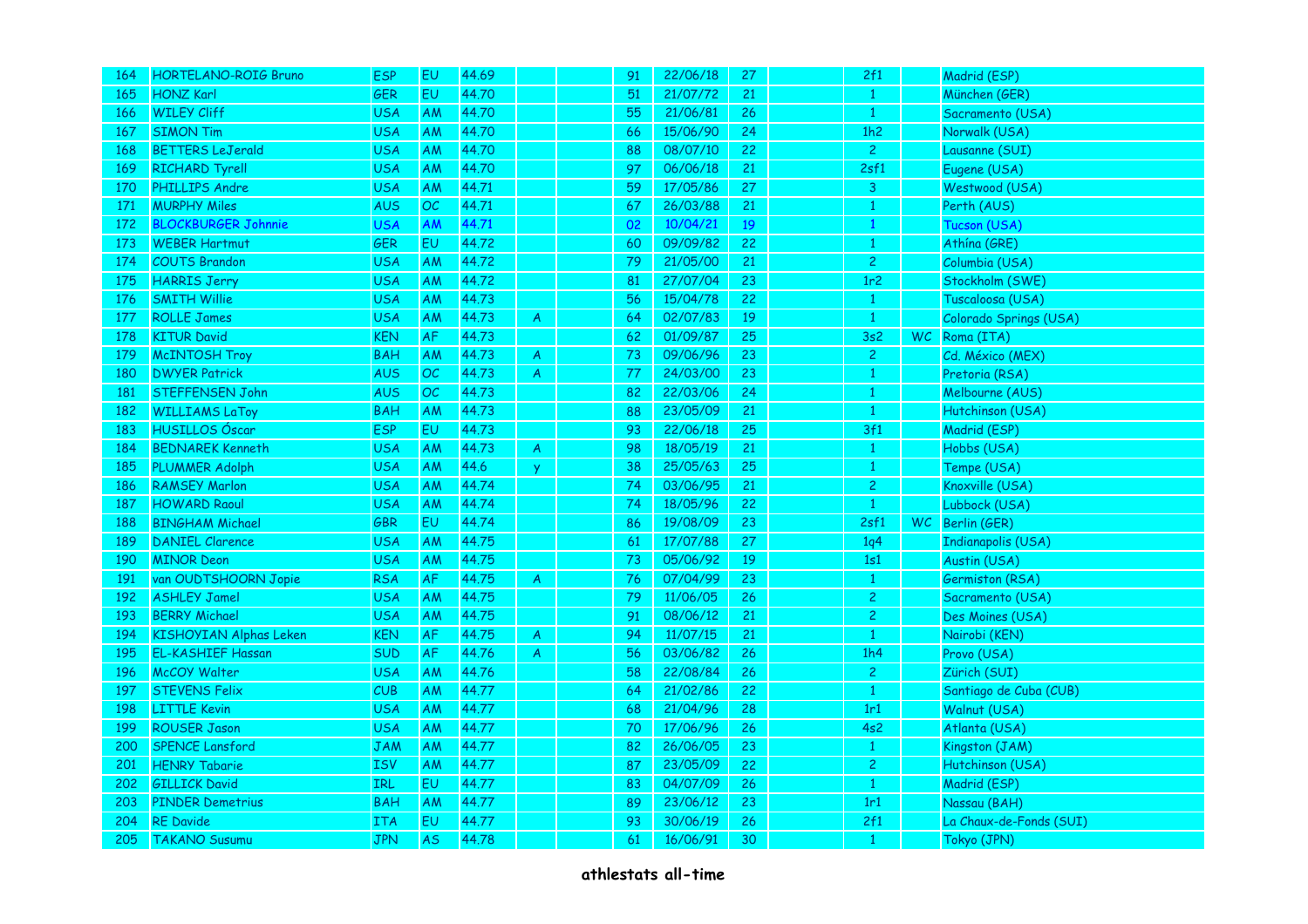| 206 | HOOKER Ja'Warren          | <b>USA</b> | AM        | 44.78 |                  |       | 78 | 15/07/00 | 22     |          | 1s2            |    | Sacramento (USA)                   |
|-----|---------------------------|------------|-----------|-------|------------------|-------|----|----------|--------|----------|----------------|----|------------------------------------|
| 207 | <b>BAMIDELE Emmanuel</b>  | <b>NGR</b> | AF        | 44.78 |                  |       | 99 | 16/07/19 | 20     |          | 1f1            |    | Padova (ITA)                       |
| 208 | <b>CLARKE Evon</b>        | <b>JAM</b> | <b>AM</b> | 44.79 |                  |       | 65 | 29/05/93 | 28     |          | $\overline{2}$ |    | Abilene (USA)                      |
| 209 | <b>RAQUIL Marc</b>        | <b>FRA</b> | EU        | 44.79 |                  |       | 77 | 26/08/03 | 26     |          | 3              |    | WC Paris Saint-Denis (FRA)         |
| 210 | <b>MASLÁK Pavel</b>       | CZE        | <b>EU</b> | 44.79 |                  |       | 91 | 09/05/14 | 23     |          | 3              |    | Doha (QAT)                         |
| 211 | <b>GLASS Najee</b>        | <b>USA</b> | AM        | 44.79 |                  |       | 94 | 24/04/15 | 21     |          | $\mathbf{1}$   |    | Gainesville (USA)                  |
| 212 | <b>CLEMONS Kyle</b>       | <b>USA</b> | AM        | 44.79 |                  |       | 90 | 02/07/16 | 26     |          | 4sf1           |    | Eugene (USA)                       |
| 213 | <b>TAYLOR Christopher</b> | <b>JAM</b> | AM        | 44.79 |                  |       | 99 | 05/08/21 | 22     |          | 6f1            | OG | Tokyo (JPN)                        |
| 214 | <b>WHITLOCK Chris</b>     | <b>USA</b> | AM        | 44.80 | A                |       | 59 | 02/07/83 | 24     |          | $\overline{2}$ |    | Colorado Springs (USA)             |
| 215 | <b>MILBURN Joel</b>       | <b>AUS</b> | OC        | 44.80 |                  |       | 86 | 18/08/08 | 22     |          | 2h2            |    | OG Beijing (CHN)                   |
| 216 | <b>TORRANCE Jamaal</b>    | <b>USA</b> | AM        | 44.80 |                  |       | 83 | 26/06/10 | 27     |          | 3              |    | Des Moines (USA)                   |
| 217 | <b>McCRAY Danny</b>       | <b>USA</b> | AM        | 44.81 |                  |       | 74 | 18/05/96 | 22     |          | $\overline{c}$ |    | Lubbock (USA)                      |
| 218 | <b>SMITH Calvin</b>       | <b>USA</b> | AM        | 44.81 |                  |       | 87 | 17/04/10 | 23     |          | 1r1            |    | Gainesville (USA)                  |
| 219 | <b>PATTERSON Jacory</b>   | <b>USA</b> | AM        | 44.81 |                  |       | 00 | 03/04/21 | 21     |          | 2f1            |    | Gainesville (USA)                  |
| 220 | <b>MOTTLEY Wendell</b>    | <b>TTO</b> | AM        | 44.82 | <b>y</b>         |       | 41 | 11/08/66 | 25     |          | $\mathbf{1}$   |    | Kingston (JAM)                     |
| 221 | <b>PARKS Maxie</b>        | <b>USA</b> | AM        | 44.82 |                  |       | 51 | 12/06/76 | 25     |          | $\mathbf{1}$   |    | Westwood (USA)                     |
| 222 | <b>BARTON Jason</b>       | <b>USA</b> | AM        | 44.82 |                  |       | 82 | 15/05/04 | 22     |          | $\overline{c}$ |    | Tucson (USA)                       |
| 223 | <b>BOASE Jordan</b>       | <b>USA</b> | <b>AM</b> | 44.82 |                  |       | 85 | 12/04/08 | 23     |          | 1r1            |    | Tempe (USA)                        |
| 224 | <b>HALL Arman</b>         | <b>USA</b> | AM        | 44.82 |                  |       | 94 | 21/06/13 | 19     |          | 4sf1           |    | Des Moines (USA)                   |
| 225 | <b>UTI Sunday</b>         | <b>NGR</b> | AF        | 44.83 |                  |       | 62 | 06/08/84 | 22     |          | 2s2            |    | OG Los Angeles (USA)               |
| 226 | <b>ARMSTEAD Ray</b>       | <b>USA</b> | AM        | 44.83 |                  |       | 60 | 22/08/84 | 24     |          | 3              |    | Zürich (SUI)                       |
| 227 | <b>MONYE Jude</b>         | <b>NGR</b> | AF        | 44.83 |                  |       | 73 | 11/05/96 | 23     |          | $\overline{c}$ |    | Kingston (JAM)                     |
| 228 | <b>GALKIN Anton</b>       | <b>RUS</b> | EU        | 44.83 |                  |       | 79 | 31/07/04 | 25     |          | $\mathbf{1}$   |    | Tula (RUS)                         |
| 229 | <b>CLARKE Davian</b>      | <b>JAM</b> | AM        | 44.83 |                  |       | 76 | 23/08/04 | 28     |          | 6              | OG | Athína (GRE)                       |
| 230 | <b>MANCE Joshua</b>       | <b>USA</b> | AM        | 44.83 |                  |       | 92 | 06/06/12 | 20     |          | 2h3            |    | Des Moines (USA)                   |
| 231 | <b>HYATT</b> Dane         | <b>JAM</b> | AM        | 44.83 |                  |       | 84 | 01/07/12 | 28     |          | $\mathbf{1}$   |    | Kingston (JAM)                     |
| 232 | <b>BROWN Benny</b>        | <b>USA</b> | AM        | 44.7  | y   yA 45.08     |       | 53 | 05/05/73 | 20     | 07/06/75 | $1 \mid 1$     |    | Westwood (USA)   Provo (USA)       |
| 233 | <b>MULLINS Billy</b>      | <b>USA</b> | AM        | 44.84 |                  |       | 58 | 11/05/80 | 22     |          | $\mathbf{1}$   |    | Westwood (USA)                     |
| 234 | <b>MITCHELL Rick</b>      | <b>AUS</b> | OC        | 44.84 |                  |       | 55 | 30/07/80 | 25     |          | $\overline{c}$ |    | OG Moskva (RUS)                    |
| 235 | <b>DANIEL Alvin</b>       | <b>TTO</b> | AM        | 44.84 |                  |       | 68 | 28/06/92 | 24     |          | $\overline{1}$ |    | Birmingham (GBR)                   |
| 236 | <b>KEMBOI Simon</b>       | <b>KEN</b> | AF        | 44.7  | $A \mid$         | 44.94 | 67 | 03/07/93 | 26     | 16/08/93 | 2   3s1        |    | WC Nairobi (KEN)   Stuttgart (GER) |
| 237 | <b>MACKOWIAK Robert</b>   | POL        | EU        | 44.84 |                  |       | 70 | 05/08/01 | 31     |          | 2s3            |    | WC Edmonton (CAN)                  |
| 238 | <b>HARRIS Rickey</b>      | <b>USA</b> | AM        | 44.84 |                  |       | 81 | 11/05/02 | 21     |          | 1h2            |    | Starkville (USA)                   |
| 239 | <b>TATE Tavaris</b>       | <b>USA</b> | AM        | 44.84 |                  |       | 90 | 26/06/10 | 20     |          | $\overline{4}$ |    | Des Moines (USA)                   |
| 240 | JANEŽIČ Luka              | <b>SLO</b> | EU        | 44.84 |                  |       | 95 | 21/07/17 | 22     |          | 6              |    | Monaco (MON)                       |
| 241 | <b>KARAM Yousef</b>       | <b>KUW</b> | <b>AS</b> | 44.84 |                  |       | 93 | 22/04/19 | 26     |          | $\mathbf{1}$   |    | Doha (QAT)                         |
| 242 | <b>ROBINSON Justin</b>    | <b>USA</b> | AM        | 44.84 | $\boldsymbol{A}$ |       | 02 | 08/06/19 | $17\,$ |          | $\mathbf{1}$   |    | Albuquerque (USA)                  |
| 243 | <b>PEOPLES Maurice</b>    | <b>USA</b> | AM        | 44.85 | $\mathbf{v}$     |       | 50 | 09/06/73 | 23     |          | $\mathbf{1}$   |    | <b>Baton Rouge (USA)</b>           |
| 244 | <b>SCHERSING Mathias</b>  | GER        | <b>EU</b> | 44.85 |                  |       | 64 | 29/08/86 | 22     |          | $\overline{3}$ |    | Stuttgart (GER)                    |
| 245 | <b>KERLEY My'Lik</b>      | <b>USA</b> | AM        | 44.85 |                  |       | 96 | 23/06/17 | 21     |          | 5sf1           |    | Sacramento (USA)                   |
| 246 | <b>JEFFERSON Zeke</b>     | <b>USA</b> | AM        | 44.86 |                  |       | 61 | 16/05/81 | 20     |          | $\mathbf{1}$   |    | Dallas (USA)                       |
| 247 | <b>CARLOWITZ Jens</b>     | GER        | EU        | 44.86 |                  |       | 64 | 09/09/89 | 25     |          | $\overline{c}$ |    | Barcelona (ESP)                    |
|     |                           |            |           |       |                  |       |    |          |        |          |                |    |                                    |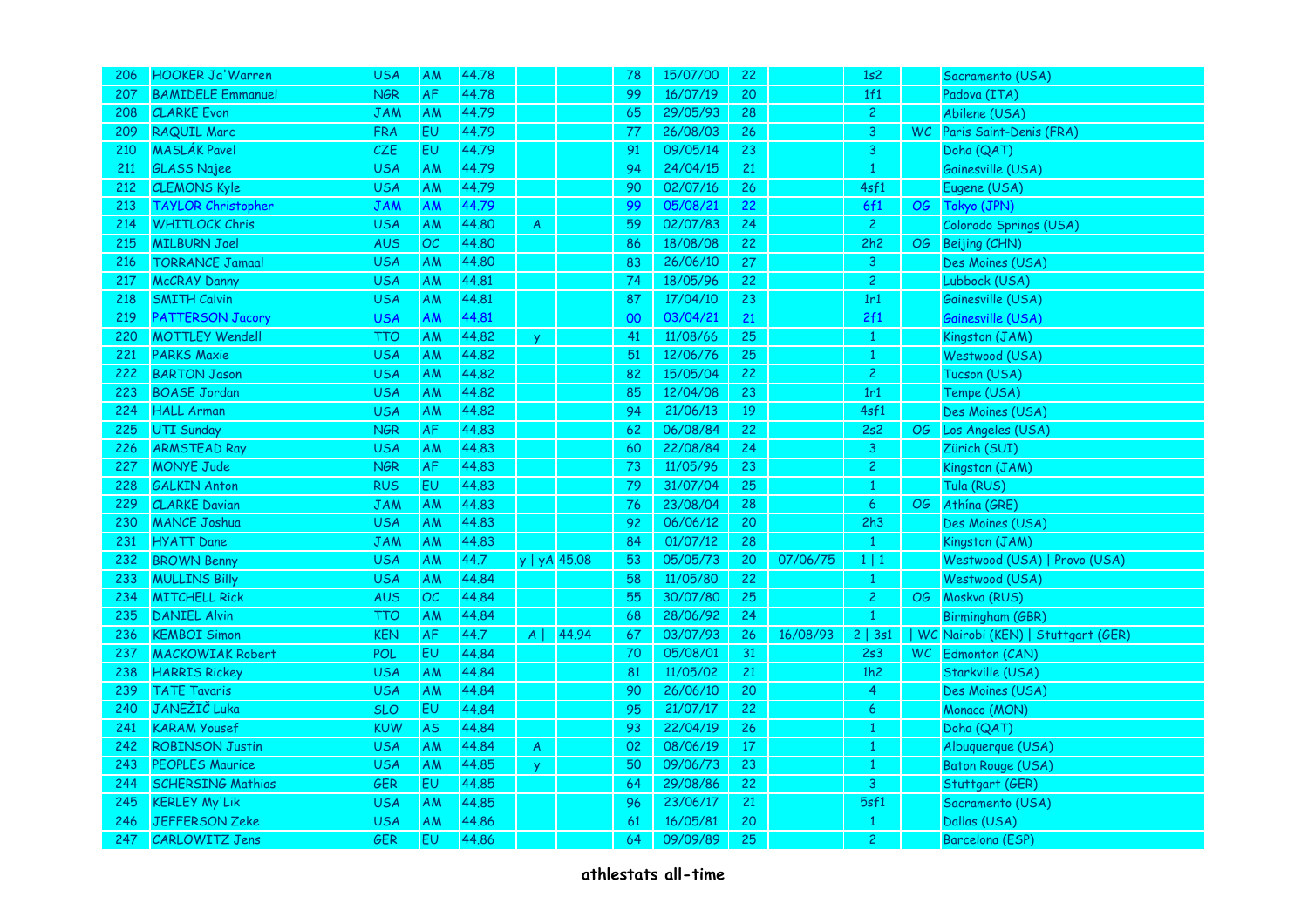| 248 | <b>NIEMI Shane</b>           | CAN        | AM        | 44.86 |                |       | 78 | 21/07/01 | 23 |          | $\mathbf{1}$   | Ottawa (CAN)                        |
|-----|------------------------------|------------|-----------|-------|----------------|-------|----|----------|----|----------|----------------|-------------------------------------|
| 249 | <b>OFFEREINS Ben</b>         | <b>AUS</b> | OC        | 44.86 |                |       | 86 | 27/02/10 | 24 |          | $\mathbf{1}$   | Sydney (AUS)                        |
| 250 | van ZYL L.J.                 | <b>RSA</b> | AF        | 44.86 | $\overline{A}$ |       | 85 | 26/03/11 | 26 |          | 1r3            | Germiston (RSA)                     |
| 251 | PERLAZA Jhon Alejandro       | COL        | AM        | 44.86 |                |       | 94 | 11/05/18 | 24 |          | $\mathbf{1}$   | High Point (USA)                    |
| 252 | <b>SCHAFFER Frank</b>        | GER        | <b>EU</b> | 44.87 |                |       | 58 | 30/07/80 | 22 |          | 3              | OG Moskva (RUS)                     |
| 253 | <b>JONES Chris</b>           | <b>USA</b> | AM        | 44.87 |                |       | 73 | 13/06/97 | 24 |          | 2s1            | <b>Indianapolis (USA)</b>           |
| 254 | <b>PIERCE Andrew</b>         | <b>USA</b> | AM        | 44.87 |                |       | 79 | 21/05/00 | 21 |          | $\mathbf{1}$   | <b>Iowa City (USA)</b>              |
| 255 | <b>STEPHENS Ato</b>          | <b>TTO</b> | AM        | 44.87 |                |       | 79 | 21/04/01 | 22 |          | $\,1\,$        | Orlando (USA)                       |
| 256 | <b>MILLER Ramon</b>          | <b>BAH</b> | <b>AM</b> | 44.87 |                |       | 87 | 23/06/12 | 25 |          | 2r1            | Nassau (BAH)                        |
| 257 | <b>WARHOLM Karsten</b>       | <b>NOR</b> | EU        | 44.87 |                |       | 96 | 10/06/17 | 21 |          | $\mathbf{1}$   | Florø (NOR)                         |
| 258 | <b>PAUL Mike</b>             | TTO        | AM        | 44.88 |                |       | 57 | 22/08/82 | 25 |          | $\overline{c}$ | Köln (GER)                          |
| 259 | <b>FAGAN Seymour</b>         | <b>JAM</b> | AM        | 44.88 |                |       | 67 | 25/08/91 | 24 |          | 1h5            | WC Tokyo (JPN)                      |
| 260 | <b>MATETE Samuel</b>         | ZAM        | AF        | 44.88 |                |       | 68 | 06/09/91 | 23 |          | $\mathbf{1}$   | Grosseto (ITA)                      |
| 261 | <b>MADOX Harold</b>          | <b>USA</b> | AM        | 44.89 |                |       | 65 | 16/05/86 | 21 |          | 1s2            | Odessa (USA)                        |
| 262 | <b>COLEY Pete Ashbourne</b>  | <b>JAM</b> | AM        | 44.89 |                |       | 81 | 12/05/02 | 21 |          | $\mathbf{2}$   | Starkville (USA)                    |
| 263 | <b>EVERHART Craig</b>        | <b>USA</b> | AM        | 44.89 |                |       | 83 | 29/05/04 | 21 |          | $\mathbf{1}$   | Northridge (USA)                    |
| 264 | <b>GAY Tyson</b>             | <b>USA</b> | AM        | 44.89 |                |       | 82 | 17/04/10 | 28 |          | 2r1            | Gainesville (USA)                   |
| 265 | <b>KERR Leslie</b>           | <b>USA</b> | AM        | 44.90 |                |       | 58 | 16/05/81 | 23 |          | 2r3            | Dallas (USA)                        |
| 266 | <b>CANNON Marlin</b>         | <b>USA</b> | AM        | 44.90 |                |       | 70 | 09/05/92 | 22 |          | $\mathbf{1}$   | Austin (USA)                        |
| 267 | <b>JENKINS Chip</b>          | <b>USA</b> | AM        | 44.90 |                |       | 64 | 10/06/92 | 28 |          | 3              | <b>Indianapolis (USA)</b>           |
| 268 | <b>McFARLANE Danny</b>       | <b>JAM</b> | AM        | 44.90 |                |       | 72 | 24/06/95 | 23 |          | $\overline{c}$ | Kingston (JAM)                      |
| 269 | SÁNCHEZ Felix                | <b>DOM</b> | AM        | 44.90 |                |       | 77 | 19/08/01 | 24 |          | $\mathbf{1}$   | Gateshead (GBR)                     |
| 270 | <b>WILLIAMS Andrae</b>       | <b>BAH</b> | AM        | 44.90 |                |       | 83 | 11/06/05 | 22 |          | 3              | Sacramento (USA)                    |
| 271 | <b>GODDAY James</b>          | <b>NGR</b> | AF        | 44.90 |                |       | 84 | 23/06/08 | 24 |          | 1r1            | Abuja (NGR)                         |
| 272 | <b>ABBAS Abbas Abubakar</b>  | <b>BRN</b> | <b>AS</b> | 44.90 |                |       | 96 | 25/08/19 | 23 |          | 2f1            | Madrid (ESP)                        |
| 273 | <b>SANG Julius</b>           | <b>KEN</b> | AF        | 44.92 |                |       | 48 | 07/09/72 | 24 |          | $\overline{3}$ | OG München (GER)                    |
| 274 | <b>SCHMID Harald</b>         | GER        | EU        | 44.92 |                |       | 57 | 11/08/79 | 22 |          | $\mathbf{1}$   | Stuttgart (GER)                     |
| 275 | <b>HENLEY Howard</b>         | <b>USA</b> | AM        | 44.92 |                |       | 61 | 10/05/81 | 20 |          | $\mathbf{1}$   | Westwood (USA)                      |
| 276 | <b>BROWN Laron</b>           | <b>USA</b> | AM        | 44.92 |                |       | 62 | 24/05/86 | 24 |          | $\mathbf{1}$   | Knoxville (USA)                     |
| 277 | <b>AYRE Sanjay</b>           | <b>JAM</b> | AM        | 44.92 |                |       | 80 | 22/06/02 | 22 |          | $\overline{c}$ | Kingston (JAM)                      |
| 278 | <b>PEGUERO Arismendy</b>     | <b>DOM</b> | AM        | 44.92 |                |       | 80 | 28/08/07 | 27 |          | 3h1            | WC Osaka (JPN)                      |
| 279 | <b>CHAMBERS Marcus</b>       | <b>USA</b> | AM        | 44.92 |                |       | 94 | 07/06/17 | 23 |          | 3h1            | Eugene (USA)                        |
| 280 | <b>DUSZYNSKI Kajetan</b>     | <b>POL</b> | EU        | 44.92 |                |       | 95 | 21/08/21 | 26 |          | $\overline{2}$ | Bern (SUI)                          |
| 281 | <b>JENKINS David</b>         | GBR        | <b>EU</b> | 44.93 |                |       | 52 | 21/06/75 | 23 |          | $\mathbf{1}$   | Eugene (USA)                        |
| 282 | <b>AKABUSI Kriss</b>         | GBR        | <b>EU</b> | 44.93 |                |       | 58 | 07/08/88 | 30 |          | $\mathbf{1}$   | Birmingham (GBR)                    |
| 283 | <b>KIPKEMBOI Simeon</b>      | <b>KEN</b> | AF        | 44.93 |                |       | 60 | 28/01/90 | 30 |          | $\mathsf 3$    | Auckland (NZL)                      |
| 284 | <b>BUSBY Kempa</b>           | <b>USA</b> | AM        | 44.93 |                |       | 73 | 23/05/98 | 25 |          | $\overline{c}$ | Edwardsville (USA)                  |
| 285 | <b>AL-SHAMMARI Fawzi</b>     | <b>KUW</b> | <b>AS</b> | 44.93 |                |       | 79 | 15/05/02 | 23 |          | $\mathbf{1}$   | Doha (QAT)                          |
| 286 | <b>ALI ABUBAKR Nagmeldin</b> | <b>SUD</b> | AF        | 44.93 |                |       | 86 | 14/04/05 | 19 |          | $\mathbf{1}$   | Makkah (KSA)                        |
| 287 | <b>GATSON Terry</b>          | <b>USA</b> | AM        | 44.93 |                |       | 82 | 10/06/05 | 23 |          | 2s1            | Sacramento (USA)                    |
| 288 | <b>COLLAZO William</b>       | CUB        | AM        | 44.93 |                |       | 86 | 19/08/09 | 23 |          | 3sf2           | WC Berlin (GER)                     |
| 289 | <b>RANDLE Ken</b>            | <b>USA</b> | <b>AM</b> | 44.8  | y              | 44.99 | 54 | 03/05/75 | 21 | 04/07/76 | 1 1s2          | Westwood (USA)   Philadelphia (USA) |
|     |                              |            |           |       |                |       |    |          |    |          |                |                                     |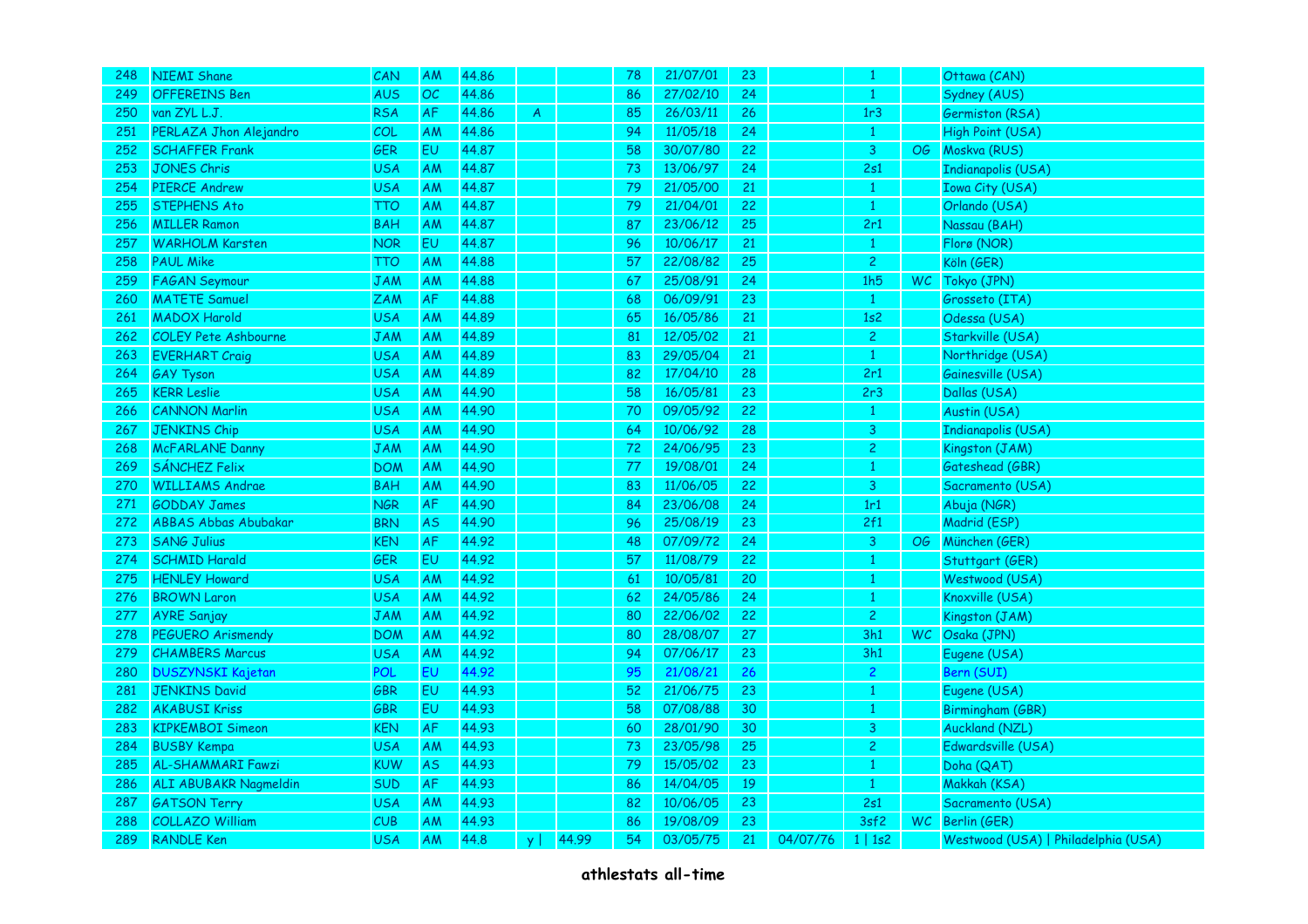| 290 | <b>EDMONSON Warren</b>        | <b>USA</b> | AM        | 44.8  | y                | 45.51 | 50 | 25/04/76 | 26 | 02/05/75 | 2 2             |    | Atlanta (USA)   Durham (USA) |
|-----|-------------------------------|------------|-----------|-------|------------------|-------|----|----------|----|----------|-----------------|----|------------------------------|
| 291 | <b>CAREY Eddie</b>            | <b>USA</b> | AM        | 44.94 | $\overline{A}$   |       | 60 | 02/07/83 | 23 |          | 3               |    | Colorado Springs (USA)       |
| 292 | <b>JONES Rod</b>              | <b>USA</b> | AM        | 44.94 |                  |       | 64 | 12/05/84 | 20 |          | $\mathbf{1}$    |    | Austin (USA)                 |
| 293 | <b>STEELE Andrew</b>          | <b>GBR</b> | <b>EU</b> | 44.94 |                  |       | 84 | 18/08/08 | 24 |          | 1h6             |    | OG Beijing (CHN)             |
| 294 | <b>IGBOKWE Obi</b>            | <b>USA</b> | AM        | 44.94 |                  |       | 97 | 06/06/18 | 21 |          | 2sf3            |    | Eugene (USA)                 |
| 295 | <b>HARRIS Mar'Yea</b>         | <b>USA</b> | AM        | 44.94 |                  |       | 97 | 06/06/18 | 21 |          | 3sf1            |    | Eugene (USA)                 |
| 296 | <b>SOLOMON Steven</b>         | <b>AUS</b> | OC.       | 44.94 |                  |       | 93 | 01/08/21 | 28 |          | 2h4             |    | OG Tokyo (JPN)               |
| 297 | <b>FRAZIER Herman</b>         | <b>USA</b> | AM        | 44.95 |                  |       | 54 | 29/07/76 | 22 |          | 3               |    | OG Montréal (CAN)            |
| 298 | <b>HENRIQUES Anderson</b>     | <b>BRA</b> | AM        | 44.95 |                  |       | 92 | 12/08/13 | 21 |          | 3sf1            |    | WC Moskva (RUS)              |
| 299 | <b>ERAIYOKAN Orukpe</b>       | <b>NGR</b> | AF        | 44.95 |                  |       | 93 | 14/09/15 | 22 |          | 1sf2            |    | Brazzaville (CGO)            |
| 300 | <b>COLLINS Kyle</b>           | <b>USA</b> | AM        | 44.95 |                  |       | 94 | 22/06/17 | 23 |          | 3h2             |    | Sacramento (USA)             |
| 301 | <b>AVILÉS Luis</b>            | <b>MEX</b> | AM        | 44.95 | $\boldsymbol{A}$ |       | 02 | 21/08/21 | 19 |          | 2f1             |    | Nairobi (KEN)                |
| 302 | <b>CORNET Cayetano</b>        | <b>ESP</b> | EU        | 44.96 |                  |       | 63 | 12/08/89 | 26 |          | $\mathbf{1}$    |    | Barcelona (ESP)              |
| 303 | NYONGANI Young Talkmore       | ZIM        | AF        | 44.96 | $\overline{A}$   |       | 83 | 18/03/05 | 22 |          | 1r1             |    | Pretoria (RSA)               |
| 304 | <b>MITCHELL Manteo</b>        | <b>USA</b> | AM        | 44.96 |                  |       | 87 | 24/06/12 | 25 |          | $5\phantom{.0}$ |    | Eugene (USA)                 |
| 305 | <b>MATILU Abednigo</b>        | <b>KEN</b> | <b>AF</b> | 44.97 |                  |       | 68 | 06/08/95 | 27 |          | 2q1             |    | WC Göteborg (SWE)            |
| 306 | <b>JONES Larance</b>          | <b>USA</b> | AM        | 44.98 |                  |       | 51 | 13/04/74 | 23 |          | $\mathbf{1}$    |    | Austin (USA)                 |
| 307 | PHILLIPS Charles              | <b>USA</b> | AM        | 44.98 |                  |       | 59 | 07/05/83 | 24 |          | $\mathbf{1}$    |    | Arlington (USA)              |
| 308 | <b>LUBKE Ralf</b>             | GER        | <b>EU</b> | 44.98 |                  |       | 65 | 12/07/86 | 21 |          | $\mathbf{1}$    |    | Berlin (GER)                 |
| 309 | <b>STONE Robert</b>           | <b>AUS</b> | OC        | 44.98 |                  |       | 65 | 06/03/88 | 23 |          | $\mathbf{1}$    |    | Melbourne (AUS)              |
| 310 | <b>REYNOLDS Jeff</b>          | <b>USA</b> | AM        | 44.98 |                  |       | 66 | 17/07/88 | 22 |          | 5q1             |    | <b>Indianapolis (USA)</b>    |
| 311 | <b>CALDWELL Willie</b>        | <b>USA</b> | AM        | 44.98 |                  |       | 63 | 24/06/92 | 29 |          | 4s1             |    | New Orleans (USA)            |
| 312 | <b>CAINES Daniel</b>          | GBR        | EU        | 44.98 |                  |       | 79 | 27/07/02 | 23 |          | 1s2             |    | Manchester (GBR)             |
| 313 | <b>MULLINGS Dwight</b>        | <b>JAM</b> | AM        | 44.98 |                  |       | 86 | 17/05/09 | 23 |          | $\overline{2}$  |    | Gainesville (USA)            |
| 314 | <b>KHOUAJA Mohamed Ashour</b> | <b>LBA</b> | <b>AF</b> | 44.98 | A                |       | 87 | 30/07/10 | 23 |          | $\mathbf{1}$    |    | Nairobi (KEN)                |
| 315 | <b>SOLOMON Jarrin</b>         | <b>TTO</b> | AM        | 44.98 |                  |       | 86 | 19/07/14 | 28 |          | $\mathbf{1}$    |    | Heusden-Zolder (BEL)         |
| 316 | <b>RUSTERHOLZ Matthias</b>    | <b>SUI</b> | EU        | 44.99 |                  |       | 71 | 03/07/96 | 25 |          | 4r2             |    | Lausanne (SUI)               |
| 317 | <b>WITHERSPOON Reggie</b>     | <b>USA</b> | AM        | 44.99 |                  |       | 85 | 30/06/08 | 23 |          | 1s1             |    | Eugene (USA)                 |
| 318 | <b>GAYLE Steven</b>           | <b>JAM</b> | AM        | 44.99 |                  |       | 94 | 26/05/17 | 23 |          | 1r1             |    | Lexington (USA)              |
| 319 | <b>WALTON Jamal</b>           | CAY        | AM        | 44.99 |                  |       | 98 | 21/07/17 | 19 |          | $\mathbf{1}$    |    | Trujillo (PER)               |
| 320 | <b>AMOS Nijel</b>             | <b>BOT</b> | AF        | 44.99 |                  |       | 94 | 16/07/19 | 25 |          | 1f2             |    | Padova (ITA)                 |
| 321 | <b>TABRON Eliot</b>           | <b>USA</b> | AM        | 45.00 | A                |       | 60 | 03/06/82 | 22 |          | 1h2             |    | Provo (USA)                  |
| 322 | <b>NELSON Corey</b>           | <b>USA</b> | AM        | 45.00 | A                |       | 77 | 03/05/03 | 26 |          | $\overline{2}$  |    | Cd. México (MEX)             |
| 323 | <b>WELGOPWA Saul</b>          | <b>NGR</b> | <b>AF</b> | 45.00 |                  |       | 84 | 27/06/04 | 20 |          | 1r <sub>2</sub> |    | Ratingen (GER)               |
| 324 | <b>TRENIKHIN Pavel</b>        | <b>RUS</b> | EU        | 45,00 |                  |       | 86 | 04/08/12 | 26 |          | 3h3             |    | OG London (GBR)              |
| 325 | <b>GAUNTLETT Akheem</b>       | <b>JAM</b> | AM        | 45.00 |                  |       | 90 | 29/06/14 | 24 |          | $\mathbf{1}$    |    | Kingston (JAM)               |
| 326 | <b>MATHIEU Michael</b>        | <b>BAH</b> | AM        | 45.00 |                  |       | 84 | 27/06/15 | 31 |          | $\overline{2}$  |    | Nassau (BAH)                 |
| 327 | <b>EATON Ashton</b>           | <b>USA</b> | AM        | 45.00 |                  |       | 88 | 28/08/15 | 27 |          | $\mathsf D$     |    | Beijing (CHN)                |
| 328 | <b>LESCAY Yoandys</b>         | CUB        | AM        | 45.00 |                  |       | 94 | 13/08/16 | 22 |          | 6sf3            |    | OG Río de Janeiro (BRA)      |
| 329 | <b>GARCÍA</b> Samuel          | <b>ESP</b> | EU        | 45,00 | $\overline{A}$   |       | 91 | 07/07/17 | 26 |          | 1r1             |    | Monachil (ESP)               |
| 330 | <b>SCOTCH Leungo</b>          | <b>BOT</b> | AF        | 45.00 |                  |       | 96 | 02/10/19 | 23 |          | 5sf2            | WC | Doha (QAT)                   |
| 331 | <b>GAKOU Amadou</b>           | <b>SEN</b> | <b>AF</b> | 45,01 | A                |       | 40 | 18/10/68 | 28 |          | 4               |    | OG Cd. México (MEX)          |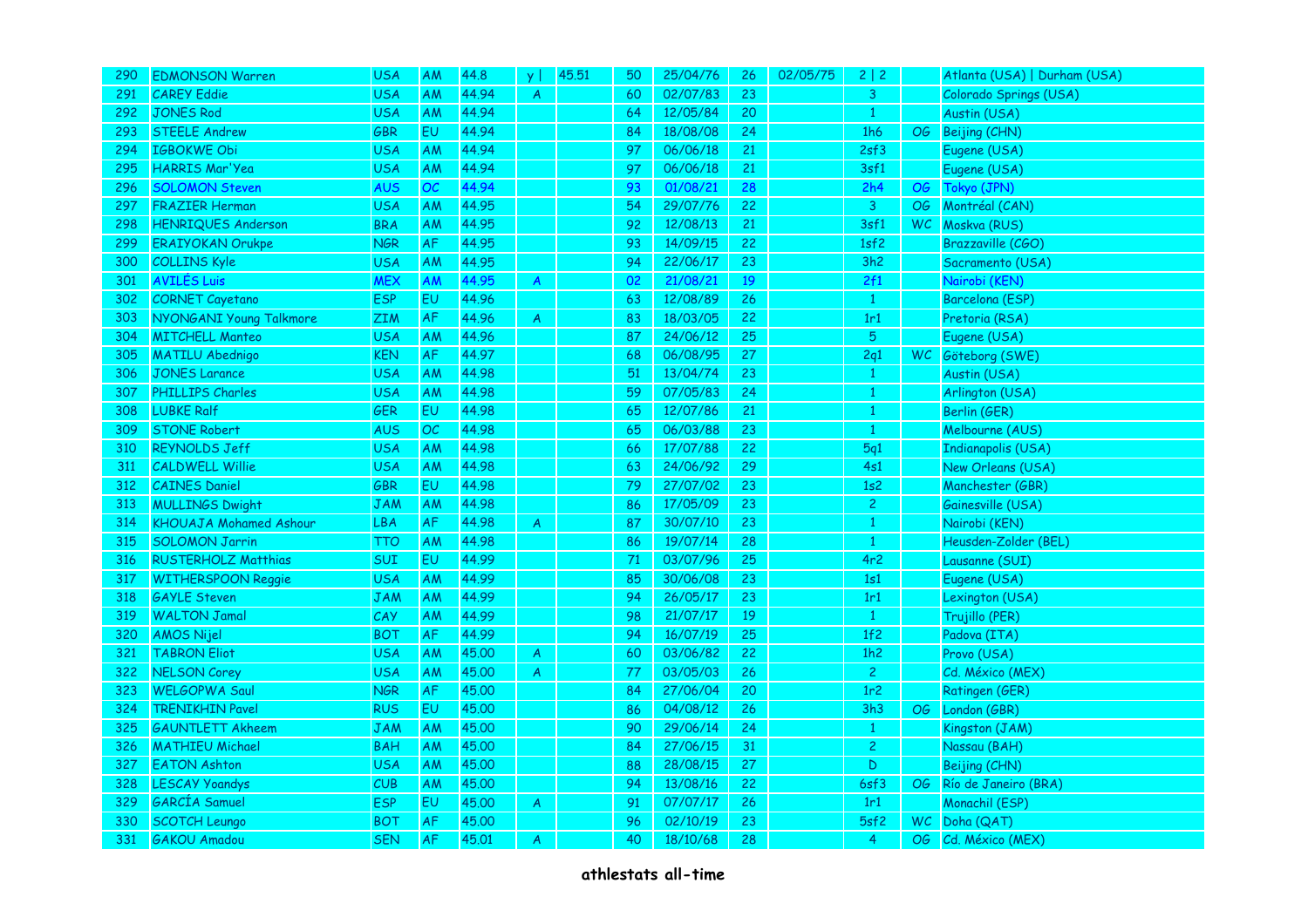| 332 | <b>ASATI Charles</b>      | <b>KEN</b> | AF        | 45.01 |                  |                 | 46 | 23/07/70 | 24 |          | $\mathbf{1}$   |    | Edinburgh (GBR)                     |
|-----|---------------------------|------------|-----------|-------|------------------|-----------------|----|----------|----|----------|----------------|----|-------------------------------------|
| 333 | <b>DARDEN Tony</b>        | <b>USA</b> | <b>AM</b> | 45,01 |                  |                 | 57 | 21/06/81 | 24 |          | $\mathbf{2}$   |    | Sacramento (USA)                    |
| 334 | <b>REINACH Jaco</b>       | <b>RSA</b> | AF        | 45.01 | A                |                 | 62 | 15/04/83 | 21 |          | $\mathbf{1}$   |    | <b>Bloemfontein (RSA)</b>           |
| 335 | <b>LYLES Kevin</b>        | <b>USA</b> | <b>AM</b> | 45.01 |                  |                 | 73 | 07/04/95 | 22 |          | 1r1            |    | Knoxville (USA)                     |
| 336 | <b>CANAL David</b>        | <b>ESP</b> | <b>EU</b> | 45.01 |                  |                 | 78 | 03/08/03 | 25 |          | $\mathbf{1}$   |    | Jerez de la Frontera (ESP)          |
| 337 | <b>TOBIN Robert</b>       | GBR        | EU        | 45.01 |                  |                 | 83 | 11/06/05 | 22 |          | 1r1            |    | Genève (SUI)                        |
| 338 | <b>SCOTT Joshua</b>       | <b>USA</b> | AM        | 45.01 |                  |                 | 83 | 26/06/10 | 27 |          | $\overline{5}$ |    | Des Moines (USA)                    |
| 339 | <b>DYLDIN Maksim</b>      | <b>RUS</b> | EU        | 45.01 |                  |                 | 87 | 05/07/12 | 25 |          | $\mathbf{1}$   |    | Cheboksary (RUS)                    |
| 340 | <b>BUTRYM Vitaliy</b>     | <b>UKR</b> | EU        | 45.01 |                  |                 | 91 | 25/07/15 | 24 |          | $\mathbf{1}$   |    | Almaty (KAZ)                        |
| 341 | <b>MWERESA Boniface</b>   | <b>KEN</b> | AF        | 45.01 |                  |                 | 93 | 15/09/15 | 22 |          | $\overline{c}$ |    | Brazzaville (CGO)                   |
| 342 | <b>CHAMPLIN Steven</b>    | <b>USA</b> | <b>AM</b> | 45.01 |                  |                 | 96 | 28/04/17 | 21 |          | 1r1            |    | Lubbock (USA)                       |
| 343 | <b>OGANDO Alexander</b>   | <b>DOM</b> | AM        | 45.01 |                  |                 | 00 | 03/06/21 | 21 |          | 1f1            |    | Huelva (ESP)                        |
| 344 | <b>SENA Inaldo</b>        | <b>BRA</b> | AM        | 45.02 |                  |                 | 71 | 06/09/94 | 23 |          | 3              |    | Madrid (ESP)                        |
| 345 | deSILVA Neil              | <b>TTO</b> | AM        | 45.02 |                  |                 | 69 | 27/07/96 | 27 |          | 4q3            | OG | Atlanta (USA)                       |
| 346 | <b>WHITE Geno</b>         | <b>USA</b> | AM        | 45.02 |                  |                 | 78 | 03/06/00 | 22 |          | $\overline{c}$ |    | Durham (USA)                        |
| 347 | <b>BATMAN Daniel</b>      | <b>AUS</b> | OC.       | 45.02 |                  |                 | 81 | 22/02/03 | 22 |          | $\mathbf{1}$   |    | Canberra (AUS)                      |
| 348 | van BRANTEGHEM Cedric     | <b>BEL</b> | EU        | 45.02 |                  |                 | 79 | 05/09/03 | 24 |          | $\mathbf{1}$   |    | <b>Bruxelles (BEL)</b>              |
| 349 | <b>SILVA Andrés</b>       | <b>URU</b> | <b>AM</b> | 45.02 |                  |                 | 86 | 17/05/06 | 20 |          | $\mathbf{1}$   |    | Fortaleza (BRA)                     |
| 350 | <b>MOKALENG Derrick</b>   | <b>RSA</b> | AF        | 45.02 |                  |                 | 97 | 12/05/18 | 21 |          | 1h1            |    | Waco (USA)                          |
| 351 | PETRUCCIANI Ricky         | SUI        | EU        | 45.02 |                  |                 | 00 | 10/07/21 | 21 |          | 1f1            |    | Tallinn (EST)                       |
| 352 | <b>LAHLOU Benyounes</b>   | <b>MAR</b> | AF        | 45.03 |                  |                 | 64 | 09/09/92 | 28 |          | $\overline{2}$ |    | Latakia (SYR)                       |
| 353 | <b>YAMAMURA Takahiko</b>  | <b>JPN</b> | <b>AS</b> | 45.03 |                  |                 | 79 | 09/09/00 | 21 |          | $\overline{4}$ |    | Yokohama (JPN)                      |
| 354 | <b>LAWRENCE Torrin</b>    | <b>USA</b> | AM        | 45.03 | ÷i               | 45.32           | 89 | 12/02/10 | 21 | 12/07/14 | $1r2$   1r3    |    | Fayetteville (USA)   Kortrijk (BEL) |
| 355 | <b>SACOOR Jonathan</b>    | <b>BEL</b> | EU        | 45.03 |                  |                 | 99 | 13/07/18 | 19 |          | 1              |    | Tampere (FIN)                       |
| 356 | <b>NENE Zakhiti</b>       | <b>RSA</b> | AF        | 45.03 | $\boldsymbol{A}$ |                 | 98 | 14/05/21 | 23 |          | $\mathbf{1}$   |    | Johannesburg (RSA)                  |
| 357 | <b>LARRABEE Mike</b>      | <b>USA</b> | AM        | 44.9  |                  | 45.15           | 33 | 12/09/64 | 31 | 19/10/64 | 1 1            |    | OG Los Angeles (USA)   Tokyo (JPN)  |
| 358 | <b>LEWIS Theron</b>       | <b>USA</b> | <b>AM</b> | 44.9  | $\mathbf{v}$     | 46.11           | 44 | 04/06/66 | 22 | 25/06/66 | $1 \mid 2$     |    | Sioux Falls (USA)   New York (USA)  |
| 359 | <b>WILLIAMS Steve</b>     | <b>USA</b> | AM        | 44.9  | $y \mid A$       |                 | 53 | 13/05/72 | 19 |          | $\mathbf{1}$   |    | El Paso (USA)                       |
| 360 | <b>BOND Darwin</b>        | <b>USA</b> | AM        | 44.9  |                  | $y   y  $ 45.37 | 51 | 11/05/74 | 23 | 08/06/74 | $1 \mid 2$     |    | Knoxville (USA)   Austin (USA)      |
| 361 | <b>BRIJDENBACH Fons</b>   | <b>BEL</b> | <b>EU</b> | 45.04 |                  |                 | 54 | 29/07/76 | 22 |          | $\overline{4}$ |    | OG Montréal (CAN)                   |
| 362 | <b>DAVIS Calvin</b>       | <b>USA</b> | AM        | 45.04 |                  |                 | 72 | 05/06/93 | 21 |          | $\mathbf{1}$   |    | New Orleans (USA)                   |
| 363 | <b>SERIBE Pako</b>        | <b>BOT</b> | AF        | 45.04 | A                |                 | 91 | 10/05/14 | 23 |          | $\mathbf{2}$   |    | Potchefstroom (RSA)                 |
| 364 | <b>SANFORD Donald</b>     | <b>ISR</b> | <b>AS</b> | 45.04 |                  |                 | 87 | 19/07/15 | 28 |          | $\mathbf{1}$   |    | Zhukovskiy (RUS)                    |
| 365 | <b>BAILEY Sean</b>        | JAM        | <b>AM</b> | 45.04 |                  |                 | 97 | 27/06/21 | 24 |          | $\mathbf{1}$   |    | Kingston (JAM)                      |
| 366 | <b>LOMTYEV Yevgeniy</b>   | <b>RUS</b> | EU        | 45.05 |                  |                 | 61 | 22/06/84 | 23 |          | $\overline{c}$ |    | Kyiv (UKR)                          |
| 367 | <b>THOMAS Henry</b>       | <b>USA</b> | AM        | 45.05 |                  |                 | 67 | 13/08/87 | 20 |          | $\mathbf{1}$   |    | Koblenz (GER)                       |
| 368 | <b>WADE Ibrahima</b>      | <b>SEN</b> | AF        | 45.05 |                  |                 | 68 | 20/08/98 | 30 |          | 3              |    | Dakar (SEN)                         |
| 369 | OSAKADA Jun               | <b>JPN</b> | <b>AS</b> | 45.05 |                  |                 | 74 | 09/09/00 | 26 |          | $\sqrt{5}$     |    | Yokohama (JPN)                      |
| 370 | <b>SANTA Carlos</b>       | <b>DOM</b> | AM        | 45.05 |                  |                 | 78 | 07/08/04 | 26 |          | $\mathbf{1}$   |    | Huelva (ESP)                        |
| 371 | <b>HUGHES Joey</b>        | <b>USA</b> | AM        | 45.05 |                  |                 | 90 | 14/05/11 | 21 |          | $\overline{c}$ |    | Tucson (USA)                        |
| 372 | <b>JELLINGHAUS Martin</b> | GER        | EU        | 45.06 | A                |                 | 44 | 17/10/68 | 24 |          | 3s2            | OG | Cd. México (MEX)                    |
| 373 | da SILVA Robson Caetano   | <b>BRA</b> | AM        | 45.06 |                  |                 | 64 | 19/05/91 | 27 |          | $\mathbf{1}$   |    | São Paulo (BRA)                     |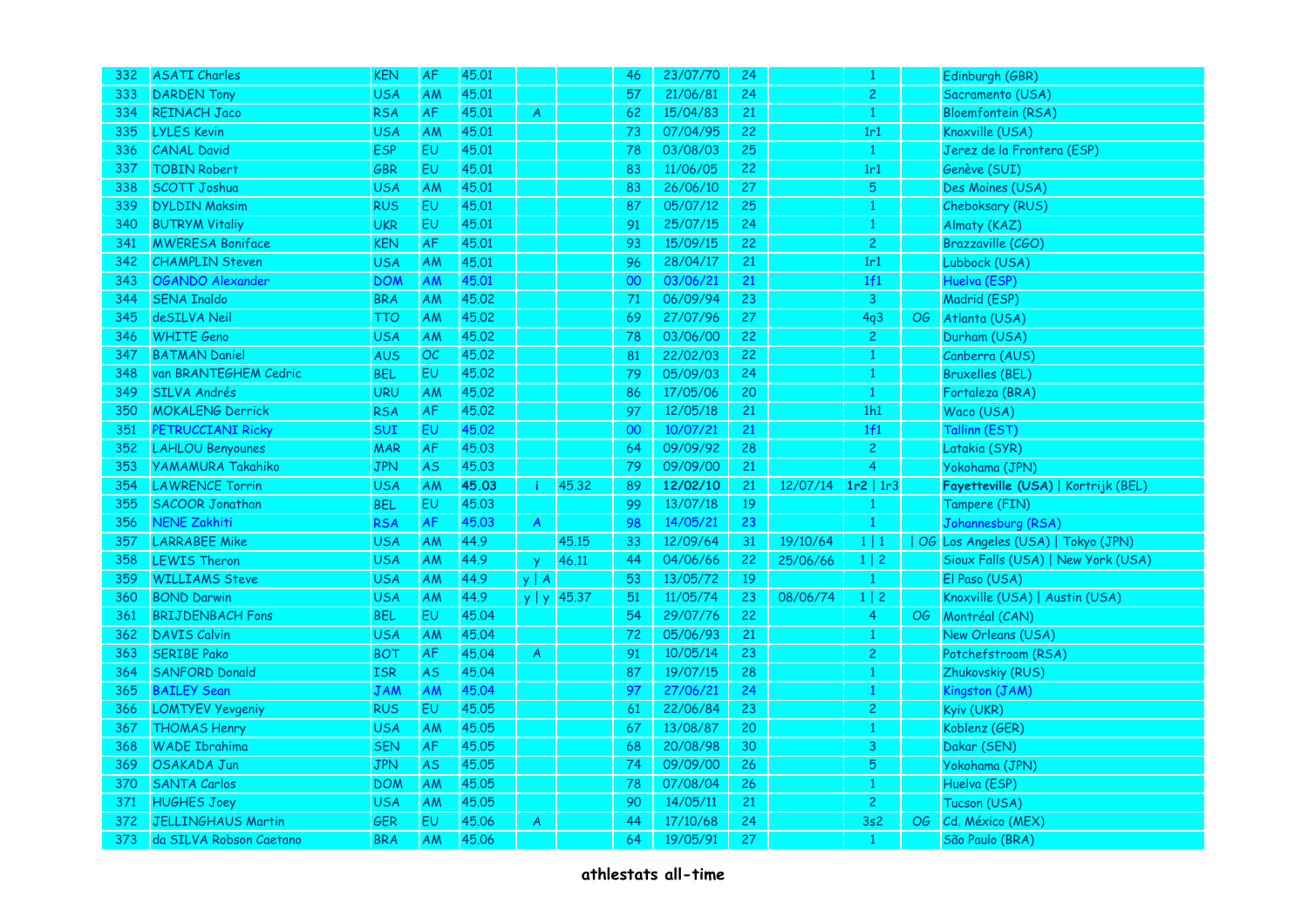| 374 | <b>HILL Clinton</b>            | <b>AUS</b> | OC        | 45.06 |                  | 80 | 26/01/06 | 26 | 1r1            |      | Canberra (AUS)           |
|-----|--------------------------------|------------|-----------|-------|------------------|----|----------|----|----------------|------|--------------------------|
| 375 | <b>JACKSON Bershawn</b>        | <b>USA</b> | AM        | 45.06 |                  | 83 | 22/06/07 | 24 | 3s1            |      | Indianapolis (USA)       |
| 376 | <b>WILLIAMS Conrad</b>         | GBR        | EU        | 45.06 |                  | 82 | 06/06/15 | 33 | 1r1            |      | Genève (SUI)             |
| 377 | <b>DUNKLEY Fitzroy</b>         | JAM        | AM        | 45.06 |                  | 93 | 10/06/16 | 23 | $\overline{2}$ |      | Eugene (USA)             |
| 378 | <b>DAVIS Otis</b>              | <b>USA</b> | <b>AM</b> | 45.07 |                  | 32 | 06/09/60 | 28 | $\mathbf{1}$   |      | Roma (ITA)               |
| 379 | <b>GREEN Bill</b>              | <b>USA</b> | AM        | 45.07 |                  | 61 | 10/05/81 | 20 | $\overline{c}$ |      | Westwood (USA)           |
| 380 | <b>MORRIS Devon</b>            | <b>JAM</b> | AM        | 45.07 |                  | 61 | 24/05/86 | 25 | $\mathbf{1}$   |      | Russelville (USA)        |
| 381 | <b>NOIROT Olivier</b>          | <b>FRA</b> | EU        | 45.07 |                  | 69 | 28/07/91 | 22 | $\mathbf{1}$   |      | Dijon (FRA)              |
| 382 | <b>WROE</b> Sean               | <b>AUS</b> | OC        | 45.07 |                  | 85 | 20/03/09 | 24 | 1              |      | Brisbane (AUS)           |
| 383 | PISTORIUS Oscar                | <b>RSA</b> | <b>AF</b> | 45.07 |                  | 86 | 19/07/11 | 25 | $\mathbf{1}$   |      | Lignano Sabbiadoro (ITA) |
| 384 | <b>TUMUTI Boniface Mucheru</b> | KEN        | AF        | 45.07 |                  | 92 | 12/08/14 | 22 | 3              |      | Marrakech (MAR)          |
| 385 | <b>TAYLOR Christian</b>        | <b>USA</b> | AM        | 45.07 |                  | 90 | 03/06/18 | 28 | $\overline{4}$ |      | Hengelo (NED)            |
| 386 | <b>NZAMANI Ditiro</b>          | <b>BOT</b> | AF        | 45.07 |                  | 00 | 20/07/19 | 19 | $\mathbf{1}$   |      | Yaoundé (CMR)            |
| 387 | <b>DOBBER Jochem</b>           | <b>NED</b> | EU        | 45.07 |                  | 97 | 27/06/21 | 24 | $\overline{2}$ |      | Breda (NED)              |
| 388 | <b>KAUFMANN Carl</b>           | GER        | EU        | 45.08 |                  | 36 | 06/09/60 | 24 | $\overline{2}$ | OG   | Roma (ITA)               |
| 389 | <b>GARNER Mark</b>             | <b>AUS</b> | OC        | 45.08 |                  | 69 | 26/08/91 | 22 | 2q3            | WC   | Tokyo (JPN)              |
| 390 | <b>MARSH Michael</b>           | <b>USA</b> | AM        | 45.08 |                  | 67 | 12/07/97 | 30 | $\mathbf{1}$   |      | Arnhem (NED)             |
| 391 | <b>BELL Javere</b>             | JAM        | AM        | 45.08 |                  | 92 | 23/06/13 | 21 | 1              |      | Kingston (JAM)           |
| 392 | <b>CANTI Aldo</b>              | <b>FRA</b> | <b>EU</b> | 45.09 |                  | 61 | 22/08/84 | 23 | $\overline{4}$ |      | Zürich (SUI)             |
| 393 | <b>FROLOV Vladislav</b>        | <b>RUS</b> | EU        | 45.09 |                  | 80 | 09/08/06 | 26 | $\overline{2}$ |      | Göteborg (SWE)           |
| 394 | de SOUSA Hugo                  | <b>BRA</b> | AM        | 45.09 |                  | 87 | 14/03/14 | 27 | $\overline{2}$ |      | Santiago de Chile (CHI)  |
| 395 | <b>SPRATLING Brycen</b>        | <b>USA</b> | AM        | 45.09 |                  | 92 | 30/05/14 | 22 | 1r1            |      | Jacksonville (USA)       |
| 396 | <b>DUNN Jarryd</b>             | GBR        | <b>EU</b> | 45.09 |                  | 92 | 20/06/15 | 23 | 1f2            |      | Cheboksary (RUS)         |
| 397 | <b>CUESTA Gustavo</b>          | <b>DOM</b> | AM        | 45.09 | A                | 88 | 07/08/15 | 27 | 2h3            |      | San José (CRC)           |
| 398 | <b>MORRIS Dashawn</b>          | <b>JAM</b> | AM        | 45.09 |                  | 99 | 24/03/18 | 19 | 1              |      | Kingston (JAM)           |
| 399 | <b>LYLES Josephus</b>          | <b>USA</b> | AM        | 45.09 |                  | 98 | 12/05/18 | 20 | 2f1            |      | Clermont (USA)           |
| 400 | <b>HERRMANN Bernd</b>          | GER        | EU        | 45.10 |                  | 51 | 27/07/74 | 23 | $\mathbf{1}$   |      | Hannover (GER)           |
| 401 | NKOBOLO Onkabetse              | <b>BOT</b> | AF        | 45.10 |                  | 93 | 14/09/15 | 22 | 2s2            |      | Brazzaville (CGO)        |
| 402 | <b>TAYLOR Robert</b>           | <b>USA</b> | AM        | 45.11 |                  | 53 | 12/06/76 | 23 | $\overline{2}$ |      | Westwood (USA)           |
| 403 | <b>MYBURGH Ludwig</b>          | <b>RSA</b> | <b>AF</b> | 45.11 | $\boldsymbol{A}$ | 62 | 12/04/85 | 23 | 1h1            |      | Potchefstroom (RSA)      |
| 404 | <b>YOUNG Kevin</b>             | <b>USA</b> | AM        | 45.11 |                  | 66 | 18/04/92 | 26 | 3r1            |      | Walnut (USA)             |
| 405 | <b>KULBATSKIY Valentin</b>     | <b>UKR</b> | <b>EU</b> | 45.11 |                  | 74 | 01/09/95 | 21 | 1s2            |      | Fukuoka (JPN)            |
| 406 | <b>HOLZ Stefan</b>             | GER        | EU        | 45.11 |                  | 79 | 11/08/99 | 20 | 1r2            |      | Zürich (SUI)             |
| 407 | LÓPEZ Yeimer                   | <b>CUB</b> | AM        | 45.11 |                  | 82 | 24/08/03 | 21 | 4s3            | WC . | Paris Saint-Denis (FRA)  |
| 408 | <b>MOGAWANE Ofentse</b>        | <b>RSA</b> | AF        | 45.11 |                  | 82 | 22/07/06 | 24 | 1r1            |      | Malles Venosta (ITA)     |
| 409 | <b>REGAS Dimítrios</b>         | GRE        | EU        | 45.11 |                  | 86 | 16/09/06 | 20 | $\overline{3}$ |      | Athína (GRE)             |
| 410 | <b>LEVINE Nigel</b>            | GBR        | EU        | 45.11 |                  | 89 | 07/06/12 | 23 | $\mathbf{1}$   |      | Oslo (NOR)               |
| 411 | <b>KRZEWINA Jakub</b>          | <b>POL</b> | EU        | 45.11 |                  | 89 | 14/07/14 | 25 | $\mathbf{1}$   |      | Wrocław (POL)            |
| 412 | ZALEWSKI Karol                 | POL        | EU        | 45.11 |                  | 93 | 08/08/18 | 25 | 1sf2           |      | Berlin (GER)             |
| 413 | <b>GATSON Darrol</b>           | <b>USA</b> | AM        | 45.12 |                  | 56 | 15/04/78 | 22 | $\overline{c}$ |      | Tuscaloosa (USA)         |
| 414 | <b>CHERNYETSKIY Nikolay</b>    | <b>RUS</b> | EU        | 45.12 | $\boldsymbol{A}$ | 59 | 09/09/79 | 20 | 1s1            |      | Cd. México (MEX)         |
| 415 | <b>HOFMEISTER Franz-Peter</b>  | GER        | EU        | 45.12 | $\overline{A}$   | 51 | 11/09/79 | 28 | $\overline{c}$ |      | Cd. México (MEX)         |
|     |                                |            |           |       |                  |    |          |    |                |      |                          |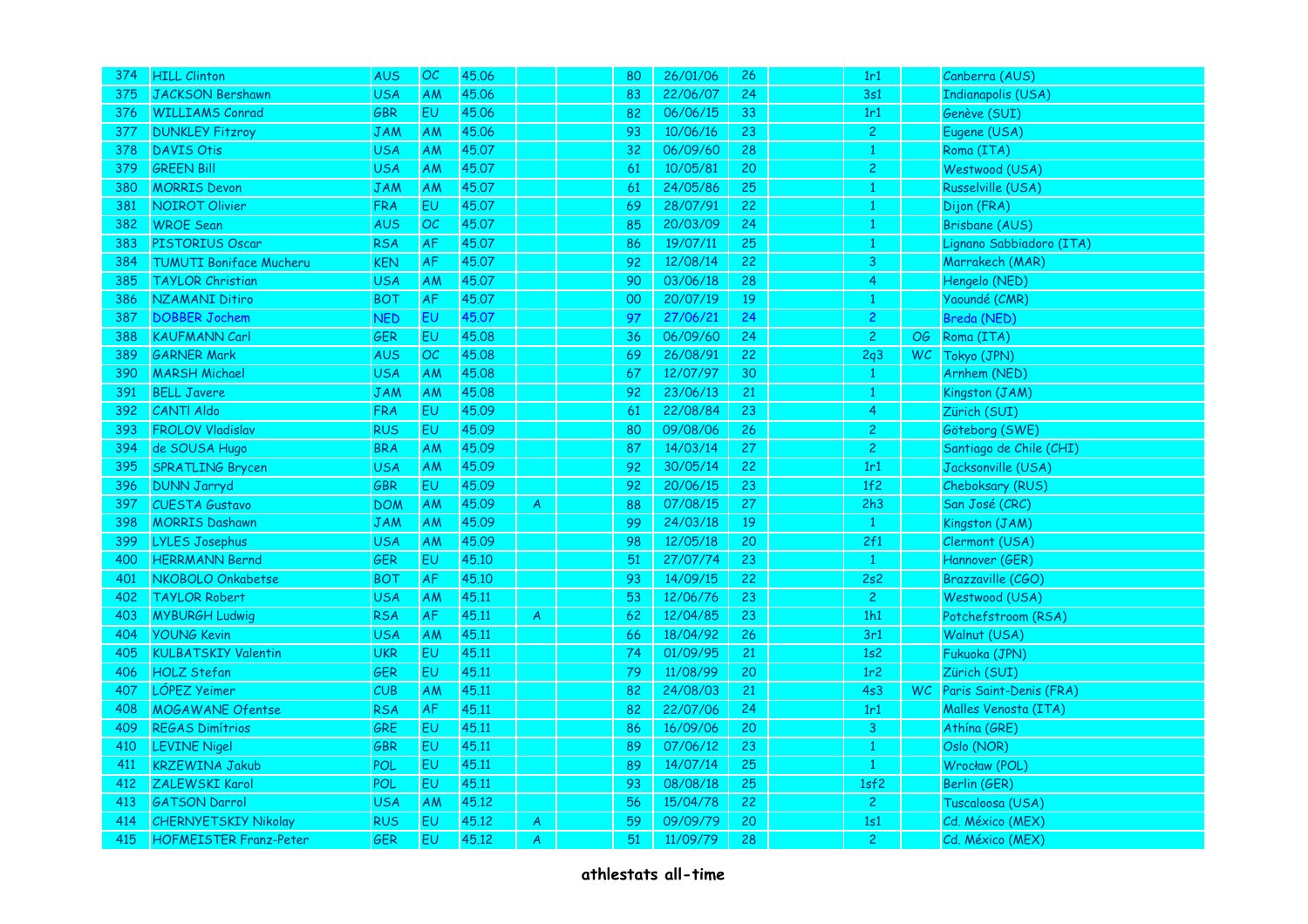| 416 | <b>KRASNOV Vladimir</b>        | <b>RUS</b> | EU        | 45.12 |                  |       | 90     | 11/06/10 | 20     |          | 1r3            | Yerino (RUS)                       |
|-----|--------------------------------|------------|-----------|-------|------------------|-------|--------|----------|--------|----------|----------------|------------------------------------|
| 417 | OGUNODE Femi                   | QAT        | <b>AS</b> | 45.12 |                  |       | 91     | 22/11/10 | 19     |          | 1              | Guangzhou (CHN)                    |
| 418 | <b>WRIGHT Dontavious</b>       | <b>USA</b> | AM        | 45.12 |                  |       | 94     | 16/04/16 | 22     |          | $\mathbf{1}$   | Rock Hill (USA)                    |
| 419 | <b>GALVAN Matteo</b>           | <b>ITA</b> | EU        | 45,12 |                  |       | 88     | 25/06/16 | 28     |          | $\mathbf{1}$   | Rieti (ITA)                        |
| 420 | <b>WILLIE Ryan</b>             | <b>USA</b> | AM        | 45.12 |                  |       | 02     | 03/04/21 | 19     |          | 3f1            | Gainesville (USA)                  |
| 421 | <b>HASSAN Ibrahim</b>          | GHA        | AF        | 45.13 |                  |       | $71\,$ | 21/04/96 | 25     |          | 5r1            | Walnut (USA)                       |
| 422 | <b>LOUAHLA Malik</b>           | <b>ALG</b> | AF        | 45.13 |                  |       | 77     | 04/08/01 | 24     |          | 1h7            | WC Edmonton (CAN)                  |
| 423 | <b>MOMANYI Jared Nyambweke</b> | <b>KEN</b> | AF        | 45.13 | $\overline{A}$   |       | 90     | 23/06/18 | 28     |          | $\overline{2}$ | Nairobi (KEN)                      |
| 424 | <b>WALSH Julian Jrummi</b>     | <b>JPN</b> | <b>AS</b> | 45.13 |                  |       | 96     | 02/10/19 | 23     |          | 4sf3           | WC Doha (QAT)                      |
| 425 | <b>BLUTH Michael</b>           | <b>USA</b> | AM        | 45.13 |                  |       |        | 29/05/21 |        |          | 2h1            | <b>College Station (USA)</b>       |
| 426 | <b>WILLIAMS Ulis</b>           | <b>USA</b> | AM        | 45.0  |                  | 46.01 | 43     | 12/09/64 | 21     | 18/10/64 | 2 5            | OG Los Angeles (USA)   Tokyo (JPN) |
| 427 | <b>JENNINGS Evins</b>          | <b>USA</b> | AM        | 45.0  |                  | 45.54 | 55     | 22/05/76 | 21     | 04/06/76 | 1   1s1        | Atlanta (USA)   Philadelphia (USA) |
| 428 | <b>CANNON Mike</b>             | <b>USA</b> | AM        | 45.14 |                  |       | 64     | 30/05/85 | 21     |          | 2h3            | Austin (USA)                       |
| 429 | <b>MOORE Obea</b>              | <b>USA</b> | AM        | 45.14 |                  |       | 79     | 02/09/95 | 16     |          | $\mathbf{1}$   | Santiago de Chile (CHI)            |
| 430 | <b>BOTHA Adrigan</b>           | <b>RSA</b> | AF        | 45.14 | $\overline{A}$   |       | 77     | 16/03/01 | 24     |          | 3r1            | Roodepoort (RSA)                   |
| 431 | <b>OMELKO Rafał</b>            | POL        | EU        | 45.14 |                  |       | 89     | 07/07/16 | 27     |          | 3s2            | Amsterdam (NED)                    |
| 432 | <b>GUO Zhongze</b>             | CHN        | <b>AS</b> | 45.14 |                  |       | 96     | 03/09/17 | 21     |          | $\mathbf{1}$   | Tianjin (CHN)                      |
| 433 | PHORA Thapelo                  | <b>RSA</b> | AF        | 45.14 |                  |       | 91     | 03/08/18 | 27     |          | $\overline{c}$ | Asaba (NGR)                        |
| 434 | dos SANTOS Ricardo             | <b>POR</b> | EU        | 45.14 |                  |       | 94     | 08/08/18 | 24     |          | 3sf1           | Berlin (GER)                       |
| 435 | <b>DOBELEIT Norbert</b>        | GER        | EU        | 45.15 |                  |       | 64     | 29/08/90 | 26     |          | 3s2            | Split (CRO)                        |
| 436 | <b>DEMPERS Riann</b>           | <b>RSA</b> | AF        | 45.15 | $\boldsymbol{A}$ |       | 77     | 06/05/94 | $17\,$ |          | $\mathbf{1}$   | Secunda (RSA)                      |
| 437 | <b>MORRIS Andre</b>            | <b>USA</b> | AM        | 45.15 |                  |       | $72$   | 03/06/95 | 23     |          | $\mathsf{3}$   | Knoxville (USA)                    |
| 438 | <b>CHEPKWONY Julius</b>        | <b>KEN</b> | AF        | 45.15 | A                |       | 69     | 29/06/96 | 27     |          | 5              | Nairobi (KEN)                      |
| 439 | <b>COKE Paston</b>             | <b>JAM</b> | AM        | 45.15 |                  |       | 71     | 12/07/99 | 28     |          | $\overline{c}$ | Palma de Mallorca (ESP)            |
| 440 | <b>PETERSON Domenik</b>        | <b>USA</b> | AM        | 45.15 |                  |       | 84     | 16/04/05 | 21     |          | 2r1            | Tempe (USA)                        |
| 441 | <b>CONRADIE Pieter</b>         | <b>RSA</b> | <b>AF</b> | 45.15 | $\overline{A}$   |       | 94     | 22/04/17 | 23     |          | $\mathbf{1}$   | Potchefstroom (RSA)                |
| 442 | <b>ABBAS Mohammad Nasser</b>   | QAT        | <b>AS</b> | 45.15 |                  |       | 96     | 22/06/18 | 22     |          | 1f2            | Madrid (ESP)                       |
| 443 | <b>GREENE Paul</b>             | <b>AUS</b> | OC        | 45.16 | $\boldsymbol{A}$ |       | 72     | 14/04/96 | 24     |          | 2r1            | Johannesburg (RSA)                 |
| 444 | <b>SMITH Miles</b>             | <b>USA</b> | AM        | 45.16 |                  |       | 84     | 28/05/05 | 21     |          | $\mathbf{1}$   | <b>Bloomington (USA)</b>           |
| 445 | <b>KANEMARU Yuzo</b>           | <b>JPN</b> | <b>AS</b> | 45.16 |                  |       | 87     | 09/05/09 | 22     |          | $\overline{2}$ | Osaka (JPN)                        |
| 446 | <b>GEORGE Winston</b>          | GUY        | AM        | 45.16 |                  |       | 87     | 15/07/17 | 30     |          | $\mathbf{1}$   | Leonora (GUY)                      |
| 447 | <b>AL YASSIN Mazen Moutan</b>  | KSA        | <b>AS</b> | 45.16 |                  |       | 96     | 01/08/21 | 25     |          | 1h2            | OG Tokyo (JPN)                     |
| 448 | <b>REED William</b>            | <b>USA</b> | AM        | 45.17 |                  |       | 70     | 20/06/87 | 17     |          | $\mathbf{1}$   | Tucson (USA)                       |
| 449 | <b>HANNAH Travis</b>           | <b>USA</b> | AM        | 45.17 |                  |       | 70     | 05/06/92 | 22     |          | 3s2            | Austin (USA)                       |
| 450 | <b>HACKLEY Jimmie</b>          | <b>USA</b> | AM        | 45,17 |                  |       | 75     | 24/05/98 | 23     |          | $\,1\,$        | Gainesville (USA)                  |
| 451 | <b>JOHNSON Tyler</b>           | <b>USA</b> | AM        | 45.17 |                  |       | 98     | 01/05/21 | 23     |          | 1f1            | Columbus (USA)                     |
| 452 | <b>BARTLEY Karayme</b>         | JAM        | AM        | 45.17 |                  |       | 95     | 27/06/21 | 26     |          | $\mathbf{3}$   | Kingston (JAM)                     |
| 453 | <b>DIAGANA Stéphane</b>        | <b>FRA</b> | EU        | 45.18 |                  |       | 69     | 28/06/92 | 23     |          | $\mathbf{1}$   | Narbonne (FRA)                     |
| 454 | <b>YAMAGUCHI Yuki</b>          | <b>JPN</b> | AS        | 45.18 |                  |       | 84     | 29/10/03 | 19     |          | $\mathbf{1}$   | Fukuroi (JPN)                      |
| 455 | <b>ACEA Raidel</b>             | CUB        | AM        | 45.18 |                  |       | 90     | 26/05/15 | 25     |          | 1r1            | La Habana (CUB)                    |
| 456 | <b>TERRY Tyler</b>             | USA        | AM        | 45.18 |                  |       | 97     | 01/05/21 | 24     |          | 2f1            | <b>Baton Rouge (USA)</b>           |
| 457 | <b>SAWYER Jonathon</b>         | <b>USA</b> | AM        | 45.18 |                  |       |        | 28/05/21 |        |          | 2h2            | Jacksonville (USA)                 |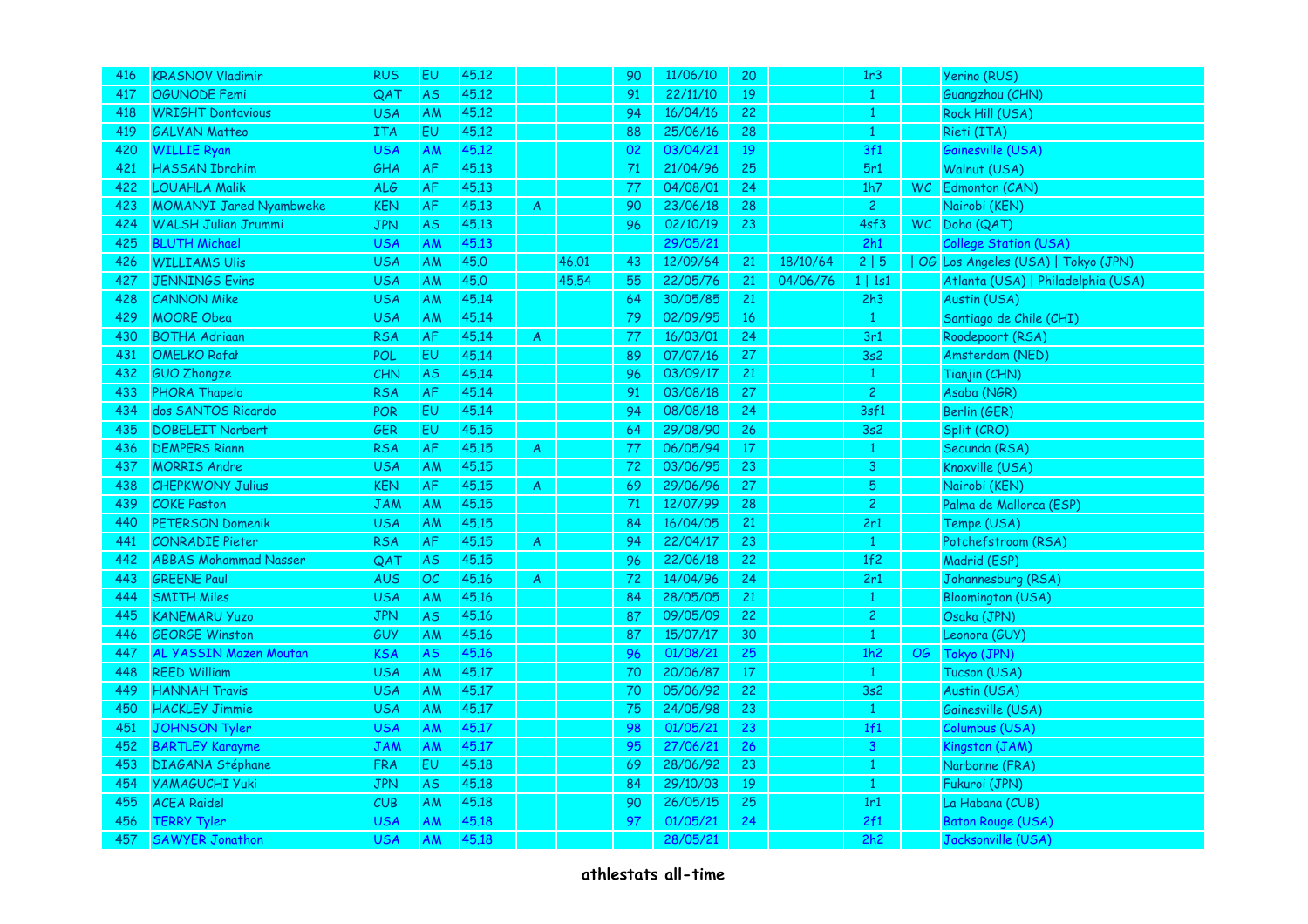| 458 | <b>CHASE Darnell</b>          | <b>USA</b> | AM        | 45.19 |                  | 65 | 18/05/86 | 21 | $\overline{2}$ | Houston (USA)           |
|-----|-------------------------------|------------|-----------|-------|------------------|----|----------|----|----------------|-------------------------|
| 459 | <b>HARRIS Danny</b>           | <b>USA</b> | AM        | 45.19 |                  | 65 | 13/09/86 | 21 | $\mathbf{1}$   | Catania (ITA)           |
| 460 | <b>COOMBS Eswort</b>          | <b>VIN</b> | <b>AM</b> | 45.19 |                  | 72 | 20/04/97 | 25 | 1r3            | Walnut (USA)            |
| 461 | <b>HARNDEN Kenneth</b>        | ZIM        | AF        | 45.19 |                  | 73 | 28/05/99 | 26 | 1r1            | Sevilla (ESP)           |
| 462 | <b>LABIDI Sofiane</b>         | <b>TUN</b> | AF        | 45.19 |                  | 77 | 05/06/04 | 27 | 1r1            | Sevilla (ESP)           |
| 463 | <b>SCHERER Matthew</b>        | <b>USA</b> | AM        | 45.19 |                  | 83 | 14/05/06 | 23 | $\mathbf{1}$   | Eugene (USA)            |
| 464 | <b>BARBERI Andrea</b>         | <b>ITA</b> | EU        | 45.19 |                  | 79 | 27/08/06 | 27 | $\overline{4}$ | Rieti (ITA)             |
| 465 | <b>BAILEY Aldrich</b>         | <b>USA</b> | AM        | 45.19 |                  | 94 | 28/04/12 | 18 | $\mathbf{1}$   | Lubbock (USA)           |
| 466 | <b>GRAHAM Hugh Jr</b>         | <b>USA</b> | AM        | 45.19 |                  | 92 | 21/06/13 | 21 | 5sf1           | Des Moines (USA)        |
| 467 | <b>STEELE Edino</b>           | <b>JAM</b> | AM        | 45.19 |                  | 87 | 27/06/15 | 28 | 1sf1           | Kingston (JAM)          |
| 468 | <b>GICHANA Collins Omae</b>   | KEN        | AF        | 45.19 | $\boldsymbol{A}$ | 89 | 10/06/17 | 28 | $\mathbf{1}$   | Nairobi (KEN)           |
| 469 | <b>SANDS Mike</b>             | <b>BAH</b> | AM        | 45.20 | $\overline{A}$   | 53 | 06/06/75 | 22 | 1s2            | Provo (USA)             |
| 470 | <b>KRYLOV Vladimir</b>        | <b>RUS</b> | EU        | 45.20 |                  | 64 | 18/09/86 | 22 | $\mathbf{1}$   | Tashkent (UZB)          |
| 471 | <b>BALDOCK Sean</b>           | GBR        | EU        | 45.20 |                  | 76 | 12/08/00 | 24 | 2s1            | Birmingham (GBR)        |
| 472 | <b>SHINNICK Zachary</b>       | <b>USA</b> | AM        | 45,20 |                  | 99 | 24/06/17 | 18 | $\mathbf{1}$   | Sacramento (USA)        |
| 473 | <b>TAYLOR Emmett</b>          | <b>USA</b> | AM        | 45.21 |                  | 47 | 30/06/68 | 21 | $\overline{2}$ | Los Angeles (USA)       |
| 474 | <b>RODGERS Adrian</b>         | <b>USA</b> | AM        | 45.21 |                  | 52 | 09/06/78 | 26 | 1 <sub>h</sub> | Westwood (USA)          |
| 475 | <b>ATUTI James</b>            | KEN        | AF        | 45.21 | A                | 54 | 20/06/79 | 25 | 1              | Nairobi (KEN)           |
| 476 | SOUZA Gerson A.               | <b>BRA</b> | AM        | 45.21 |                  | 59 | 16/09/82 | 23 | $\overline{c}$ | Rieti (ITA)             |
| 477 | <b>FRAYNE Bruce</b>           | <b>AUS</b> | OC        | 45.21 |                  | 58 | 06/08/84 | 26 | 5s2            | OG Los Angeles (USA)    |
| 478 | <b>DAVIS Howard</b>           | <b>JAM</b> | AM        | 45.21 | $\boldsymbol{A}$ | 67 | 03/06/89 | 22 | $\overline{3}$ | Provo (USA)             |
| 479 | <b>DAVIS James</b>            | <b>USA</b> | AM        | 45.21 |                  | 76 | 21/04/02 | 26 | 1h6            | Walnut (USA)            |
| 480 | <b>BRAVO Alberto</b>          | <b>VEN</b> | AM        | 45.21 | $\boldsymbol{A}$ | 87 | 25/11/14 | 27 | 1h1            | Xalapa (MEX)            |
| 481 | <b>KIBET Raymond</b>          | <b>KEN</b> | AF        | 45.21 |                  | 96 | 26/05/17 | 21 | 2r3            | Lexington (USA)         |
| 482 | <b>RICHARDS Jereem</b>        | TTO        | AM        | 45.21 |                  | 94 | 22/07/17 | 23 | 1r1            | Freeport (USA)          |
| 483 | <b>MUHAMMED ANAS Yahiya</b>   | <b>IND</b> | <b>AS</b> | 45.21 |                  | 94 | 13/07/19 | 25 | 1f1            | Kladno (CZE)            |
| 484 | <b>SCOTTI Edoardo</b>         | <b>ITA</b> | EU        | 45.21 |                  | 00 | 17/09/20 | 20 | $\mathbf{1}$   | Roma (ITA)              |
| 485 | <b>WHITTLE Brian</b>          | GBR        | EU        | 45.22 |                  | 64 | 25/09/88 | 24 | 3q1            | OG Seoul (KOR)          |
| 486 | <b>LUKE Gabriel</b>           | <b>USA</b> | AM        | 45.22 |                  | 69 | 15/06/91 | 22 | 6              | New York (USA)          |
| 487 | <b>RUSSELL Wesley</b>         | <b>USA</b> | AM        | 45.22 |                  | 71 | 09/05/93 | 22 | $\overline{2}$ | Columbus (USA)          |
| 488 | <b>INICO Kedar</b>            | <b>USA</b> | AM        | 45.22 |                  | 83 | 10/06/05 | 22 | 4s2            | Sacramento (USA)        |
| 489 | <b>SPEARMON Wallace</b>       | <b>USA</b> | AM        | 45,22 |                  | 84 | 08/07/06 | 22 | $\overline{4}$ | Paris Saint-Denis (FRA) |
| 490 | <b>MUTEGI Anderson Mureta</b> | <b>KEN</b> | AF        | 45.22 |                  | 87 | 28/05/10 | 23 | 2r1            | Austin (USA)            |
| 491 | <b>GEHRET Brady</b>           | <b>USA</b> | AM        | 45.22 |                  | 92 | 13/05/12 | 20 | $\mathbf{1}$   | Madison (USA)           |
| 492 | <b>ALEXANDER Akeem</b>        | <b>USA</b> | AM        | 45.22 |                  | 94 | 27/06/14 | 20 | 3sf2           | Sacramento (USA)        |
| 493 | SAMPAO Alexander Lerionka     | <b>KEN</b> | AF        | 45.22 | $\boldsymbol{A}$ | 96 | 11/07/15 | 19 | $\overline{2}$ | Nairobi (KEN)           |
| 494 | <b>DIXON Devin</b>            | <b>USA</b> | AM        | 45.22 |                  | 97 | 21/04/18 | 21 | 2f6            | Waco (USA)              |
| 495 | <b>ALLEN Tony</b>             | <b>USA</b> | AM        | 45.23 |                  | 67 | 02/05/87 | 20 | $\mathbf{1}$   | Kingston (JAM)          |
| 496 | <b>MOLEFE California</b>      | <b>BOT</b> | AF        | 45.23 |                  | 80 | 05/06/04 | 24 | $\mathbf{1}$   | Gaborone (BOT)          |
| 497 | <b>LENNON-FORD Luke</b>       | GBR        | EU        | 45.23 |                  | 89 | 02/06/12 | 23 | 2r1            | Genève (SUI)            |
| 498 | <b>HARRIS James</b>           | <b>USA</b> | AM        | 45.23 |                  | 91 | 05/06/13 | 22 | 2h1            | Eugene (USA)            |
| 499 | <b>OSEI Philip</b>            | CAN        | <b>AM</b> | 45,23 | A                | 90 | 07/08/15 | 25 | 4h3            | San José (USA)          |
|     |                               |            |           |       |                  |    |          |    |                |                         |